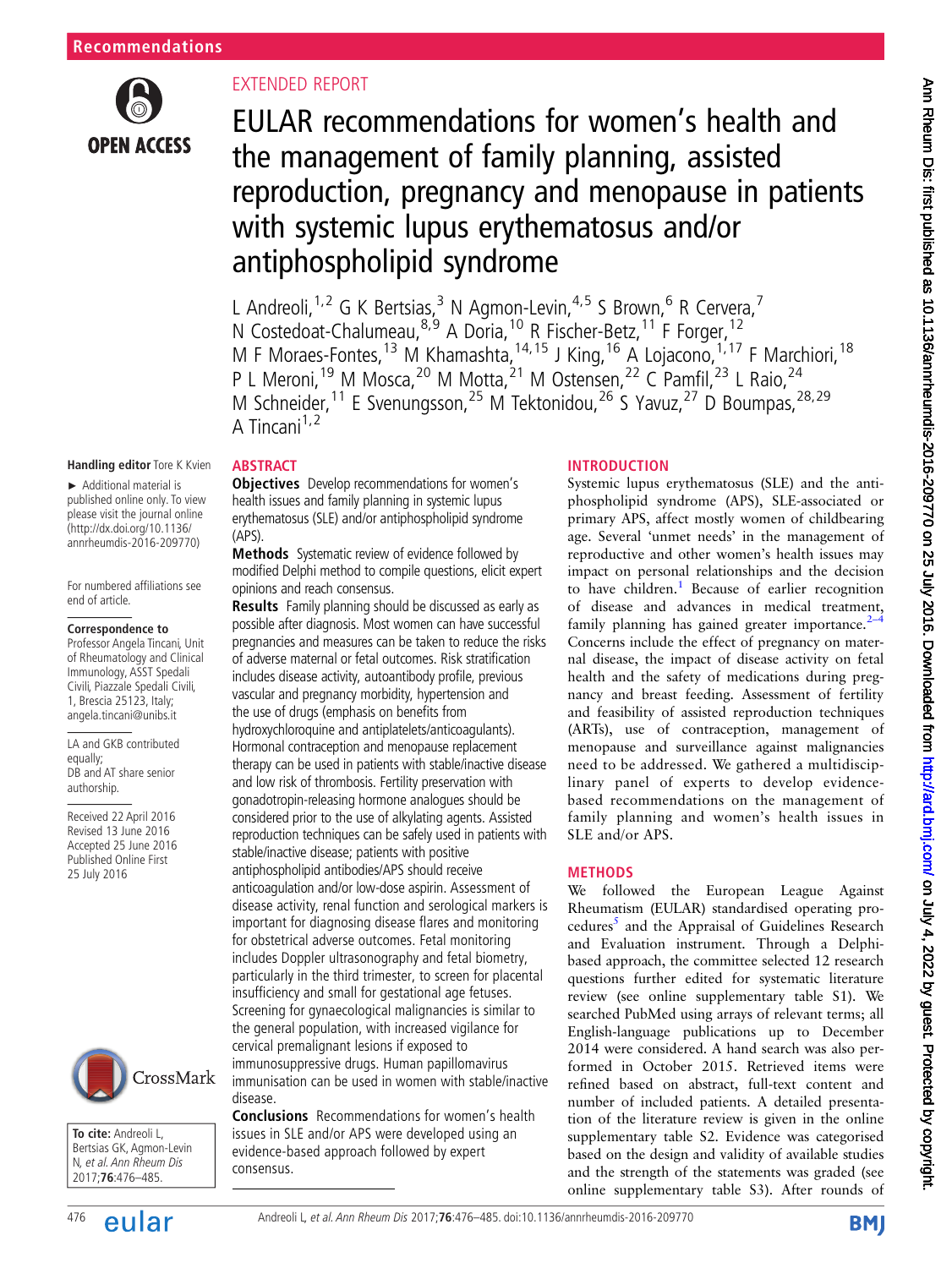<span id="page-1-0"></span>

| Table 1 Recommendations for women's health and the management of family planning, assisted reproduction, pregnancy and menopause in<br>patients with systemic lupus erythematosus (SLE) and/or antiphospholipid syndrome (APS)                                                                                                                                                                                                                                                                                                                                                                                                                                                                                                                                                                                                                                                                                                   |           |              |  |  |  |  |
|----------------------------------------------------------------------------------------------------------------------------------------------------------------------------------------------------------------------------------------------------------------------------------------------------------------------------------------------------------------------------------------------------------------------------------------------------------------------------------------------------------------------------------------------------------------------------------------------------------------------------------------------------------------------------------------------------------------------------------------------------------------------------------------------------------------------------------------------------------------------------------------------------------------------------------|-----------|--------------|--|--|--|--|
|                                                                                                                                                                                                                                                                                                                                                                                                                                                                                                                                                                                                                                                                                                                                                                                                                                                                                                                                  | LoA       |              |  |  |  |  |
| Statement/recommendation                                                                                                                                                                                                                                                                                                                                                                                                                                                                                                                                                                                                                                                                                                                                                                                                                                                                                                         | Mean (SD) | Median (IQR) |  |  |  |  |
| 1. Preconception counselling and risk stratification<br>1.1 In women with SLE, major risk factors for adverse maternal and fetal outcomes include active/flaring SLE (1/A), especially active nephritis<br>(1/A), history of lupus nephritis (2/B) and presence of aPL/APS* (1/A).<br>1.1.1 Blood pressure monitoring (2/B), use of safe medications to control disease activity (emphasis on HCQ (2/B)) and limiting glucocorticoids<br>exposure (2/B) are essential measures.<br>1.2 In women with APS (primary or SLE-APS), risk factors include high-risk aPL profile (lupus anticoagulant, multiple aPL, moderate to high<br>titre aPL) (1/A), coexisting SLE (2/B), history of vascular/thrombotic APS (2/B) and of previous adverse pregnancy complications (2/B).<br>1.2.1 Blood pressure monitoring (3/C) and use of antiplatelet and/or anticoagulant therapy (rated at statement 9) are of fundamental<br>importance. | 10(0.2)   | 10(0)        |  |  |  |  |
| 2. Contraceptive measures<br>2.1 Women with SLE should be counselled about the use of effective contraceptive measures (oral contraceptives, subcutaneous implants, IUD),<br>based on their disease activity and thrombotic risk (particularly aPL status). IUD can be offered to all the patients with SLE and/or APS free<br>of any gynaecological contraindication (1/A).<br>2.2 In patients with stable/inactive SLE and negative aPL, combined hormonal contraceptives can be considered (1/A). In women with positive<br>aPL with or without definite APS, hormonal contraception (with progesterone only) must be carefully weighed against the risk of thrombosis<br>(2/B).                                                                                                                                                                                                                                              | 9.9(0.4)  | 10(0)        |  |  |  |  |
| 3. Risk factors for reduced fertility<br>Women with SLE who wish to plan a pregnancy should be counselled about fertility issues, especially the adverse outcomes associated with<br>increasing age and the use of alkylating agents (1/A). Treatment with alkylating agents should be balanced against the risk of ovarian<br>dysfunction.                                                                                                                                                                                                                                                                                                                                                                                                                                                                                                                                                                                      | 9.8(0.4)  | 10(0)        |  |  |  |  |
| 4. Preservation of fertility<br>Fertility preservation methods, especially GnRH analogues, should be considered for all menstruating women with SLE who are going to<br>receive alkylating agents (2/B).                                                                                                                                                                                                                                                                                                                                                                                                                                                                                                                                                                                                                                                                                                                         | 9.5(0.7)  | 10(1)        |  |  |  |  |
| 5. Assisted reproduction techniques<br>5.1 Assisted reproduction techniques, such as ovulation induction treatments and in vitro fertilisation protocols, can be safely used in patients<br>with SLE with stable/inactive disease (3/C).<br>5.2 Patients with positive aPL/APS should receive anticoagulation (at the dosage as would be recommended during pregnancy) and/or low-dose<br>aspirin (3/D).                                                                                                                                                                                                                                                                                                                                                                                                                                                                                                                         | 9.6(0.6)  | 10(1)        |  |  |  |  |
| 6. Predictive biomarkers for maternal disease activity in SLE pregnancy<br>In pregnant women with SLE, assessment of disease activity (1/A)-including renal function parameters (2/B) and serological markers<br>(serum C3/C4, anti-dsDNA titres) (2/B)-is recommended to monitor for obstetrical adverse outcomes and disease flares.                                                                                                                                                                                                                                                                                                                                                                                                                                                                                                                                                                                           | 9.9(0.3)  | 10(0)        |  |  |  |  |
| 7. Pregnancy monitoring<br>7.1 Women with SLE and/or APS should undergo supplementary fetal surveillance with Doppler ultrasonography and biometric parameters,<br>particularly in the third trimester to screen for placental insufficiency and small for gestational age fetuses (3/D).<br>7.2 Fetal echocardiography is recommended in cases of suspected fetal dysrhythmia or myocarditis, especially in patients with positive anti-Ro/<br>SSA and/or anti-La/SSB antibodies (2/C)t.                                                                                                                                                                                                                                                                                                                                                                                                                                        | 9.7(0.5)  | 10(1)        |  |  |  |  |
| 8. Drugs for the prevention and management of SLE flares during pregnancy<br>8.1 HCQ (1/B), oral glucocorticoids, azathioprine, ciclosporin A and tacrolimus (all 3/C) can be used to prevent or manage SLE flares during<br>pregnancy.<br>8.2 Moderate-to-severe flares can be managed with additional strategies, including glucocorticoids intravenous pulse therapy, intravenous<br>immunoglobulin and plasmapheresis (all 3/C).<br>8.3 Mycophenolic acid, cyclophosphamide, leflunomide and methotrexate should be avoided.                                                                                                                                                                                                                                                                                                                                                                                                 | 9.7(0.7)  | 10(0)        |  |  |  |  |
| 9. Adjunct treatment during pregnancy<br>9.1 HCQ is recommended preconceptionally and throughout pregnancy for patients with SLE (2/B).<br>9.2 Women with SLE at risk of pre-eclampsia (especially those with lupus nephritis or positive aPL) should receive LDA (2/C). In women with<br>SLE-associated APS or primary APS, combination treatment with LDA and heparin is recommended to decrease the risk of adverse pregnancy<br>outcomes (1/A).<br>9.3 Supplementation with calcium, vitamin D and folic acid should be offered as in the general population (-/D). Measuring blood vitamin D<br>levels should be considered after pregnancy is confirmed (-/D).                                                                                                                                                                                                                                                             | 9.8(0.4)  | 10(0)        |  |  |  |  |
| 10. Menopause and HRT<br>HRT can be used for the management of severe vasomotor menopausal manifestations in SLE women with stable/inactive disease and<br>negative aPL (1/A). The use of HRT in patients with positive aPL should be carefully weighed against the risk of thrombosis and<br>cardiovascular disease (-/D).                                                                                                                                                                                                                                                                                                                                                                                                                                                                                                                                                                                                      | 9.6(0.6)  | 10(1)        |  |  |  |  |
| 11. Screening for malignancies<br>Women with SLE and/or APS should undergo screening for malignancies similar to the general population (-/D). Women with SLE, especially<br>those exposed to immunosuppressive drugs, are at higher risk of cervical premalignant lesions and should be monitored with vigilance (2/B).                                                                                                                                                                                                                                                                                                                                                                                                                                                                                                                                                                                                         | 9.8(0.4)  | 10(0)        |  |  |  |  |
| 12. HPV vaccination<br>HPV immunisation can be considered in women with SLE and/or APS and stable/inactive disease (3/D).                                                                                                                                                                                                                                                                                                                                                                                                                                                                                                                                                                                                                                                                                                                                                                                                        | 9.2(1.6)  | 10(1)        |  |  |  |  |

For each statement or item, the LoE (range 1-3) and the GoR (range A-D) is given in parentheses (refer to online supplementary table S1). In the right-hand columns, the LoA among experts is reported as mean (SD) and median (IQR) values. A score of 10 represents the highest level of agreement.

\*aPL and APS are defined according to the updated international consensus criteria.<sup>[6](#page-6-0)</sup> For aPL assays, please see the footnotes of [table 2.](#page-2-0)

†The substatement on fetal echo in women with SLE/APS and positive anti-Ro/La is rated with LoE=2 (ie, sufficient evidence for the association between anti-Ro/La and congenital heart block) but GoR=C due to lack of strong evidence for the clinical implications of this association, namely for the efficacy of interventions.

anti-dsDNA, anti-double-stranded DNA antibodies; aPL, antiphospholipid antibodies; GnRH, gonadotropin-releasing hormone; GoR, grade of recommendation; HCQ, hydroxychloroquine; HPV, human papillomavirus; HRT, hormone replacement therapy; IUD, intrauterine devices; LDA, low-dose aspirin; LoA, level of agreement; LoE, level of evidence.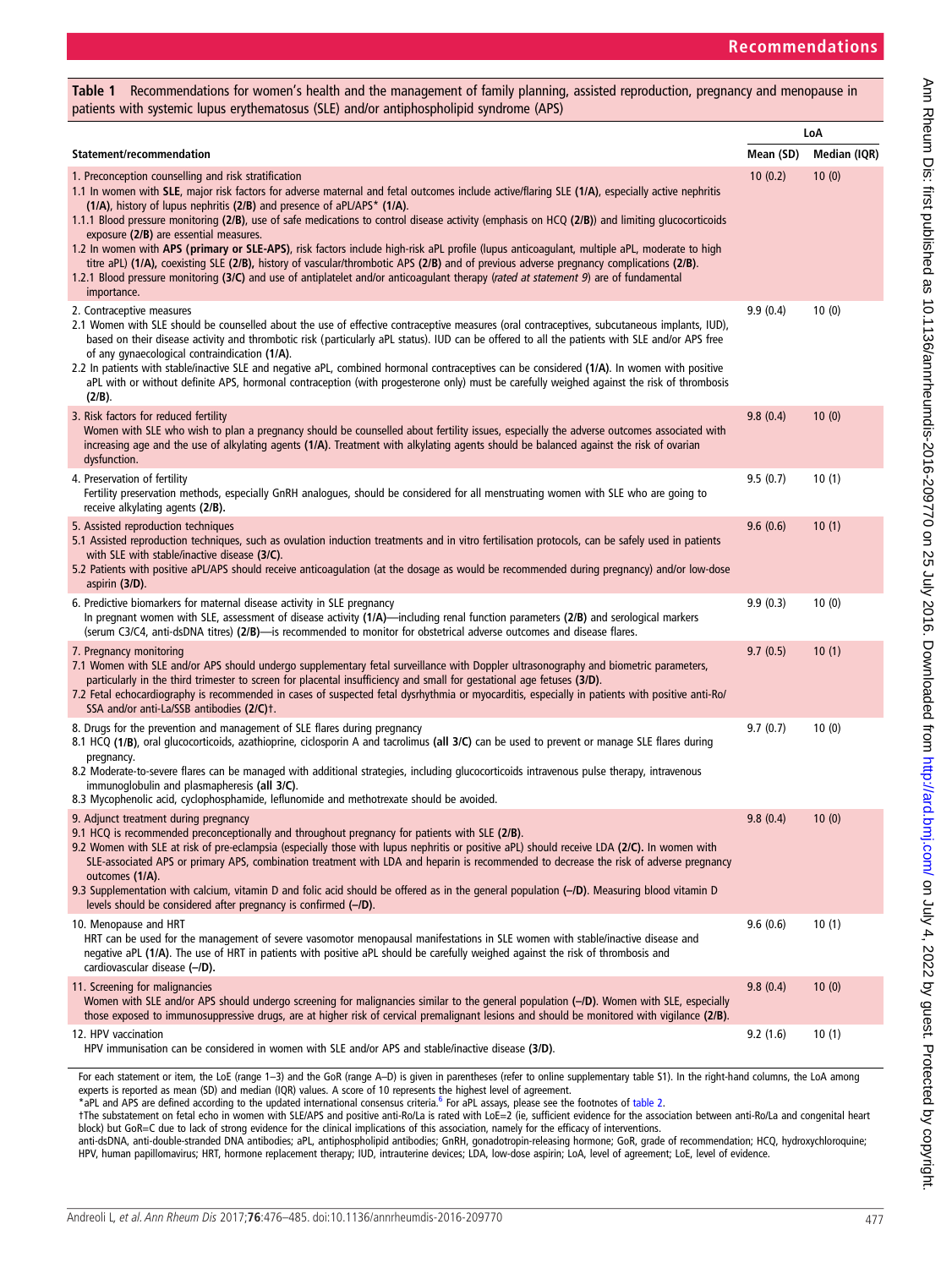<span id="page-2-0"></span>

| Table 2 Checklist of parameters to be considered for preconception counselling and risk stratification in women with systemic lupus |  |  |  |
|-------------------------------------------------------------------------------------------------------------------------------------|--|--|--|
| erythematosus (SLE) and/or antiphospholipid syndrome (APS)                                                                          |  |  |  |

| Disease-related risk factors                                       | <b>Prognostic implications</b>                                                                                                                                                                                                                                                                                                                                                                                                                                                                                              |
|--------------------------------------------------------------------|-----------------------------------------------------------------------------------------------------------------------------------------------------------------------------------------------------------------------------------------------------------------------------------------------------------------------------------------------------------------------------------------------------------------------------------------------------------------------------------------------------------------------------|
| SLE activity/flares* (in the last 6-12 months<br>or at conception) | Increased risk for (i) maternal disease activity (RR 2.1 for subsequent flare during pregnancy and puerperium); <sup>14</sup><br>(ii) hypertensive complications (OR 1.8 for PE); <sup>15</sup> (iii) fetal morbidity and mortality (OR 5.7 for pregnancy loss, <sup>16</sup> 3.5 for<br>IUGR <sup>17</sup> 6.5 for preterm delivery) <sup>14 15 17-22</sup>                                                                                                                                                                |
| Lupus nephritis (history or active at<br>conception t)             | Strong predictor of poor maternal (RR 9.0 for renal flare during/after pregnancy) <sup>23</sup> and fetal outcome(s) (OR 7.3 for fetal loss<br>and 18.9 for preterm delivery) <sup>24 25</sup>                                                                                                                                                                                                                                                                                                                              |
| Serological (serum C3/C4, anti-dsDNA titres)<br>activity           | Increased risk for maternal SLE flares during pregnancy (OR 5.3) <sup>14</sup> and pregnancy loss <sup>23</sup> 26 <sup>27</sup>                                                                                                                                                                                                                                                                                                                                                                                            |
| Previous adverse pregnancy outcome(s)                              | APS: increased risk for pregnancy complications <sup>28-30</sup>                                                                                                                                                                                                                                                                                                                                                                                                                                                            |
| History of vascular thrombosis                                     | APS: increased risk (ORs ranging 3.6–12.7) for pregnancy morbidity <sup>31</sup>                                                                                                                                                                                                                                                                                                                                                                                                                                            |
| SLE diagnosis                                                      | APS: increased risk (OR 6.9) for pregnancy morbidity <sup>31 32</sup>                                                                                                                                                                                                                                                                                                                                                                                                                                                       |
| aPL profile‡                                                       | SLE: strong predictor of adverse maternal and fetal outcomes, <sup>19 25</sup> <sup>27</sup> <sup>33</sup> <sup>34</sup> especially for patients with persistent<br>moderate-to-high aPL titres, LA and multiple aPL positivity (high-risk aPL profile)<br>APS: high-risk aPL profile correlates with increased risk of maternal vascular thrombotic events during pregnancy (OR 12.1), 35<br>(pre-)eclampsia (OR 2.3), 36 37 APS-related pregnancy morbidity (OR 9.2), 31 IUGR (OR 4.7), 36 preterm birth <sup>38 39</sup> |
| Anti-Ro/SSA, anti-La/SSB antibodies                                | Linked to development of neonatal lupus, including a low risk (0.7-2%) for CHB (especially if moderate-to-high anti-Ro<br>titres); $40-43$ weak association with other pregnancy complications $44$                                                                                                                                                                                                                                                                                                                         |
| End-stage organ damage and associated<br>comorbidities             | 45 46                                                                                                                                                                                                                                                                                                                                                                                                                                                                                                                       |
| General risk factors                                               | 47                                                                                                                                                                                                                                                                                                                                                                                                                                                                                                                          |
| Maternal age                                                       |                                                                                                                                                                                                                                                                                                                                                                                                                                                                                                                             |
| <b>Arterial hypertension</b>                                       | Increased risk for pregnancy loss (OR 2.4, <sup>33</sup> RR 2.9), <sup>48</sup> preterm birth <sup>18 24 27</sup> and IUGR (OR 6.8) <sup>15</sup>                                                                                                                                                                                                                                                                                                                                                                           |
| Diabetes mellitus                                                  | 49                                                                                                                                                                                                                                                                                                                                                                                                                                                                                                                          |
| Overweight/obesity                                                 |                                                                                                                                                                                                                                                                                                                                                                                                                                                                                                                             |
| Thyroid disease                                                    | 50                                                                                                                                                                                                                                                                                                                                                                                                                                                                                                                          |
| Nicotine and alcohol use                                           | 28                                                                                                                                                                                                                                                                                                                                                                                                                                                                                                                          |
| Immunisations                                                      |                                                                                                                                                                                                                                                                                                                                                                                                                                                                                                                             |

\*Diagnosed by validated SLE activity indices and/or physician judgement.

†Evaluated by renal function tests (serum creatinine, blood urea nitrogen) and urinalysis (proteinuria urine sediment).

‡Includes LA, aCL IgG/IgM, aβ2GPI IgG/IgM. The level of positivity of aCL and aβ2GPI antibodies (low vs medium–high) should be defined according to the single assay's characteristics. §If negative serology, evaluate whether immunisations can be performed prior to pregnancy (eg, rubella).

aCL, anticardiolipin antibodies; aβ2GPI, anti-β2-GPI antibodies; anti-dsDNA, anti-double-stranded DNA antibodies; aPL, antiphospholipid antibodies; CHB, congenital heart block; IUGR, intrauterine growth restriction; LA, lupus anticoagulant; PE, pre-eclampsia; RR, relative risk.

discussions, the committee arrived at 12 final statements [\(table 1](#page-1-0)). Each member rated her/his agreement with each statement.

#### RESULTS AND DISCUSSION

#### Scope and overarching principles

These recommendations have been devised with the intention of helping physicians involved in the care of patients with SLE and/or APS and facilitating physician–patient communication. They recognise an implicit need for change in the mindset of health professionals, shifting from *caution against* pregnancy towards embracement of pregnancy. Accordingly, family planning should be discussed from the first physician–patient encounter and reinforced thereafter. Health professionals should support the patient and her family in their decisions regarding family planning by discussing individual pregnancy risks. Reports on the long-term follow-up of SLE and/or APS offspring are few, $7-10$  $7-10$  showing a reassuring picture on the health conditions of the children, with the exception of some cases of neurodevelopmental alterations $11-13$  that need further confirmation before they are linked to maternal disease.

#### Recommendations

#### Preconception counselling and risk stratification

Assessment of risk factors for adverse maternal and fetal outcomes in pregnant women with SLE and/or APS is crucial for preconception counselling and implementing appropriate

preventive strategies and patient-tailored monitoring plan before and during pregnancy (table 2).

In SLE women (with or without APS), prematurity, preeclampsia and eclampsia/Hemolysis, Elevated Liver enzyme levels, Low Platelet count (HELLP) rates approximate 25–35%, 10–15% and 1.0–1.5%, respectively.[19 24 25](#page-6-0) [44 51 52](#page-7-0) In APS women (primary or SLE-related), the respective frequencies approximate 25–35%, 10–20% and 3.0–5.0%.<sup>28</sup> <sup>29</sup> <sup>53</sup> <sup>54</sup>

During pregnancy, risk factors associated with adverse outcomes include active/flaring SLE (OR 12.7 for pre-eclampsia/ eclampsia;  $55$  19.0 for emergency caesarean section;  $56$  3.0 for early fetal loss;<sup>[20](#page-6-0)</sup> 5.5 for preterm delivery),<sup>21</sup> <sup>19</sup> active nephritis (OR 5.3 for any adverse maternal outcome),  $57$  hypertension (OR 4.8–7.3 for pre-eclampsia;  $52$  relative risk (RR) 1.8 for preterm birth) $22$  and use of glucocorticoids, especially at maintenance dose  $\geq$ 10–20 mg/day of prednisone equivalent (OR 3.5) for preterm birth).<sup>58</sup> 59 Discontinuation of hydroxychloroquine (HCQ) is related to an increased risk for SLE exacerbations during pregnancy,  $24 \frac{33}{56}$  and a single placebo-controlled study has suggested a beneficial effect of HCQ on maternal disease activity during pregnancy.<sup>[60](#page-7-0)</sup>

#### Contraceptive measures

Women with SLE and/or APS should be counselled about contraception, especially for the prevention of unwanted pregnancies during high disease activity periods and intake of teratogenic drugs. Effective contraceptive measures should be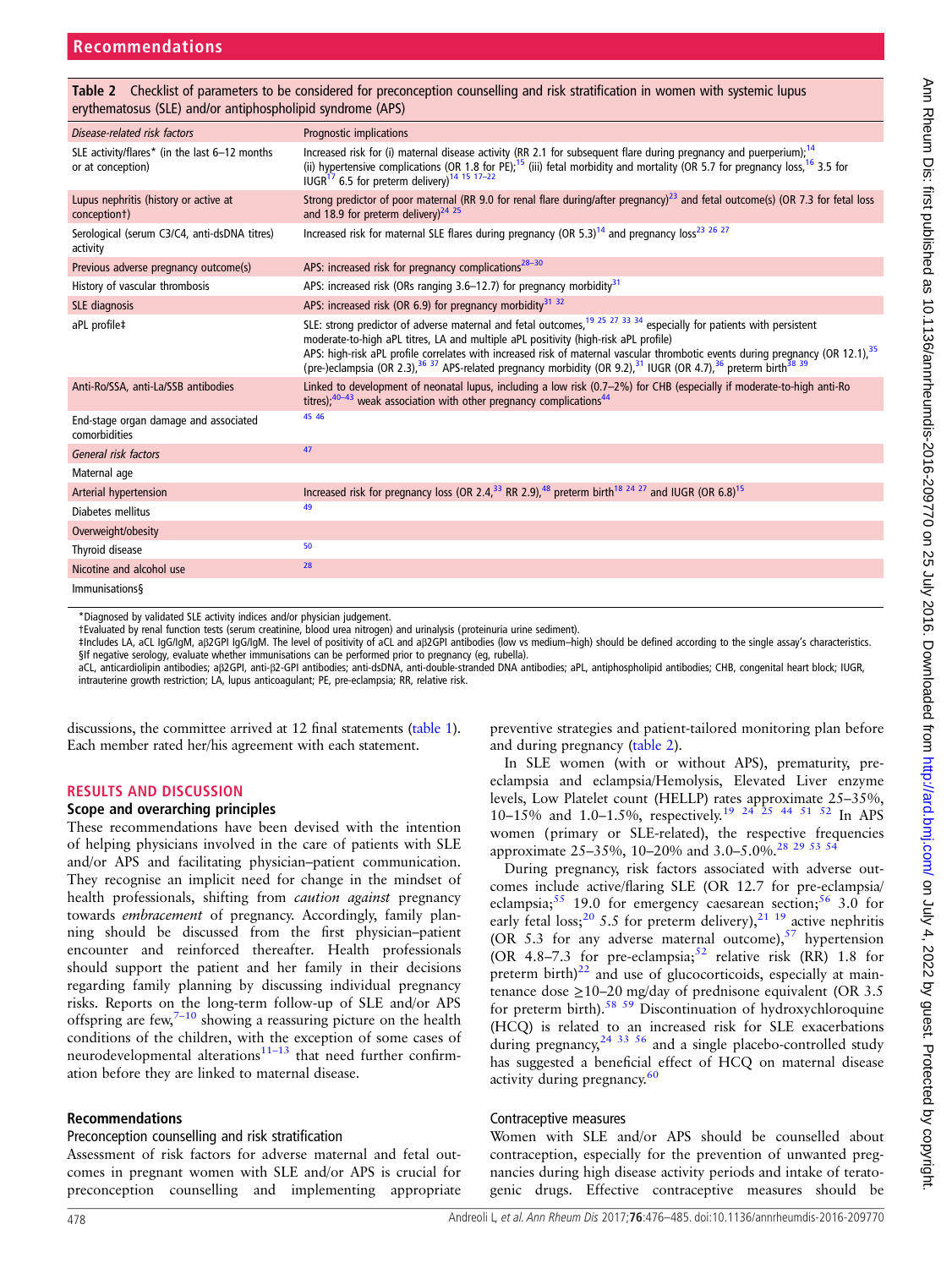The intrauterine device (IUD) can be offered to all patients unless there is a gynaecological contraindication. Copper IUD can be used in any patient, while levonorgestrel-containing IUD should be considered only if the benefits of the released hormone (such as the reduction of excessive menstrual bleeding due to anticoagulation)<sup>[62](#page-7-0)</sup> outweigh the risk of thrombosis.<sup>[61](#page-7-0)</sup>

The safety of the combined (oestrogen plus progestin) and progestin-only pill in SLE patients with inactive or stable active SLE and negative aPL has been demonstrated in rando-mised controlled trials (RCTs).<sup>[63 64](#page-7-0)</sup> In women with *positive aPL* (with or without definite APS), contraception with combined hormones (oral pill, vaginal ring, transdermal patch) should be discouraged. In young women with myocardial infarction or ischaemic stroke and positive lupus anticoagulant, the use of the combined pill increased the risk of arterial events compared with non-users.<sup>[65](#page-7-0)</sup> In fully anticoagulated patients carrying a low-risk aPL profile, oestrogens might be considered for persistent gynaecological disorders not otherwise managed. Compounds containing progestin only (pill, subcutaneous depot injections) are suitable for these women, although their use should be weighed against the risk of thrombosis. Progestin-only emergency contraception is not contraindicated in patients with SLE and/or APS.

#### Risk factors for reduced fertility

Few studies have assessed fertility in women with SLE and/or APS by means of hormonal levels (including the anti-Müllerian hormone) or antral follicle count (examined by ultrasound). There is no concrete evidence that the disease per se decreases fertility.[66](#page-7-0)–<sup>69</sup>

However, active disease, especially lupus nephritis, and the use of immunosuppressive drugs may negatively impact on fertility. Alkylating agents such as cyclophosphamide (CYC) may cause menstrual irregularities and premature ovarian failure (POF), which is age- and dosage dependent.<sup>70</sup><sup>71</sup>

Similar to the general population, women with SLE and/or APS should be counselled on fertility issues, especially on the negative impact of increasing age (general tendency to postpone childbearing) and certain lifestyle exposures (tobacco use, alcohol consumption). In non-life-threatening disease, treatment with alkylating agents should be balanced against the risk of ovarian dysfunction; rather, less gonadotoxic regimens should be considered.<sup>[72](#page-7-0)</sup> In the presence of multiple risk factors for impaired fertility, ovarian reserve may be assessed in patients with SLE at a younger age than recommended for the general population.[73](#page-7-0)

#### Fertility preservation

Limited data are available on fertility preservation methods in menstruating women with SLE who require treatment with alkylating agents. Cryopreservation of ovarian tissue or oocytes/ embryos are poorly investigated options<sup>74 75</sup> and require specialised centres, which may not be easily accessible.

The most extensively studied method for POF prevention in patients with SLE involves gonadotropin-releasing hormone analogues (GnRH-a), with a good safety and efficacy profile (RR  $0.12$ ).<sup>[76](#page-7-0)</sup> GnRH-a have been efficacious in patients with cancer.<sup>77</sup>  $\frac{78}{8}$  GnRH-a are likely to protect against POF, but there are no data on subsequent pregnancies in patients with SLE.

They can cause menopause-like symptoms, which are fully reversible upon discontinuation. A study in childhood-onset patients with SLE aged <21 years suggested that GnRH-a should be administered 22 days before CYC is started or continued[.79](#page-7-0) It is nevertheless recommended to start the GnRH-a prior to or concomitantly to initiation of the alkylating agent.

#### Assisted reproduction techniques

Evidence on the efficacy and safety of ARTs (ovulation induction therapy and in vitro fertilisation) in women with SLE and/or APS comes from observational studies.  $80-83$  $80-83$  Efficacy in terms of pregnancy rate is comparable with that in the general population (up to 30%). ARTs are generally safe if the patient has quiescent disease and is on appropriate antithrombotic treatment if aPL positive. Although it is challenging to define a single protocol, some general measures for prophylaxis in aPL-positive women undergoing ovarian stimulation can be suggested. The type (low-dose aspirin (LDA); low molecular weight heparin (LMWH)) and dosage (prophylactic vs full anticoagulant) of antithrombotic treatment should be recommended as during pregnancy according to the individual risk profile. LDA should be stopped three days before egg retrieval and resumed the following day. Patients taking LMWH should stop it at least 12 hours prior to the procedure and resume it the very same day as long as there is no bleeding. Patients with positive aPL who are not taking LDA during the ovarian stimulation period should start LDA on the day of the embryo transfer, usually in combination with LMWH (which will be continued during pregnancy).

Ovarian hyperstimulation syndrome can be avoided by milder hormonal stimulation or GnRH antagonist protocol.<sup>84</sup> The use of the 'natural cycle' method is another option, although associated with a lower rate of induced pregnancy. The ART induction protocol should be tailored to the individual patient, balancing the safety and effectiveness of the procedure.

#### Predictive biomarkers for maternal disease activity in SLE pregnancy

Active SLE during pregnancy, assessed by validated disease activity indices<sup>[22](#page-6-0)</sup>  $\frac{36}{6}$  and/or physician global assessment,<sup>[20](#page-6-0)</sup> is associated with increased risk for maternal and/or fetal complications (see also paragraph on Preconception counselling and risk stratification). Pregnancy-specific SLE activity indices have been developed and validated for their sensitivity in detecting changes in disease activity and diagnosing flares (see online sup-plementary table S4).<sup>[85 86](#page-7-0)</sup> Physicians should be aware of pregnancy physiological changes that can resemble SLE symptoms and signs.<sup>[87](#page-7-0)</sup> Renal activity correlates with adverse pregnancy outcomes and should be monitored by means of urine protein excretion, urine sediment analysis (glomerular haematuria, urinary casts) and serum creatinine level/glomerular filtration rate.<sup>[33](#page-6-0)</sup> <sup>49</sup> <sup>52</sup> Serological markers are useful in monitoring SLE activity and in the differentiation between disease exacerbation (declining serum C3/C4 levels (even within the normal range) and/or increasing anti-double stranded DNA titres) and preeclampsia.[88 89](#page-7-0) Smaller increases in serum C3 levels from pregnancy onset to the second or third trimester $19$  as well as serological activity (as defined above) that develops during pregnancy, especially in the context of clinical SLE activity, have been associated with increased risk for pregnancy  $\cos$ ,  $19\frac{90}{90}$  $19\frac{90}{90}$ intrauterine growth restriction  $(IVGR)^{91}$  $(IVGR)^{91}$  $(IVGR)^{91}$  and preterm birth.<sup>[19](#page-6-0) [48 89 90 92](#page-7-0)</sup>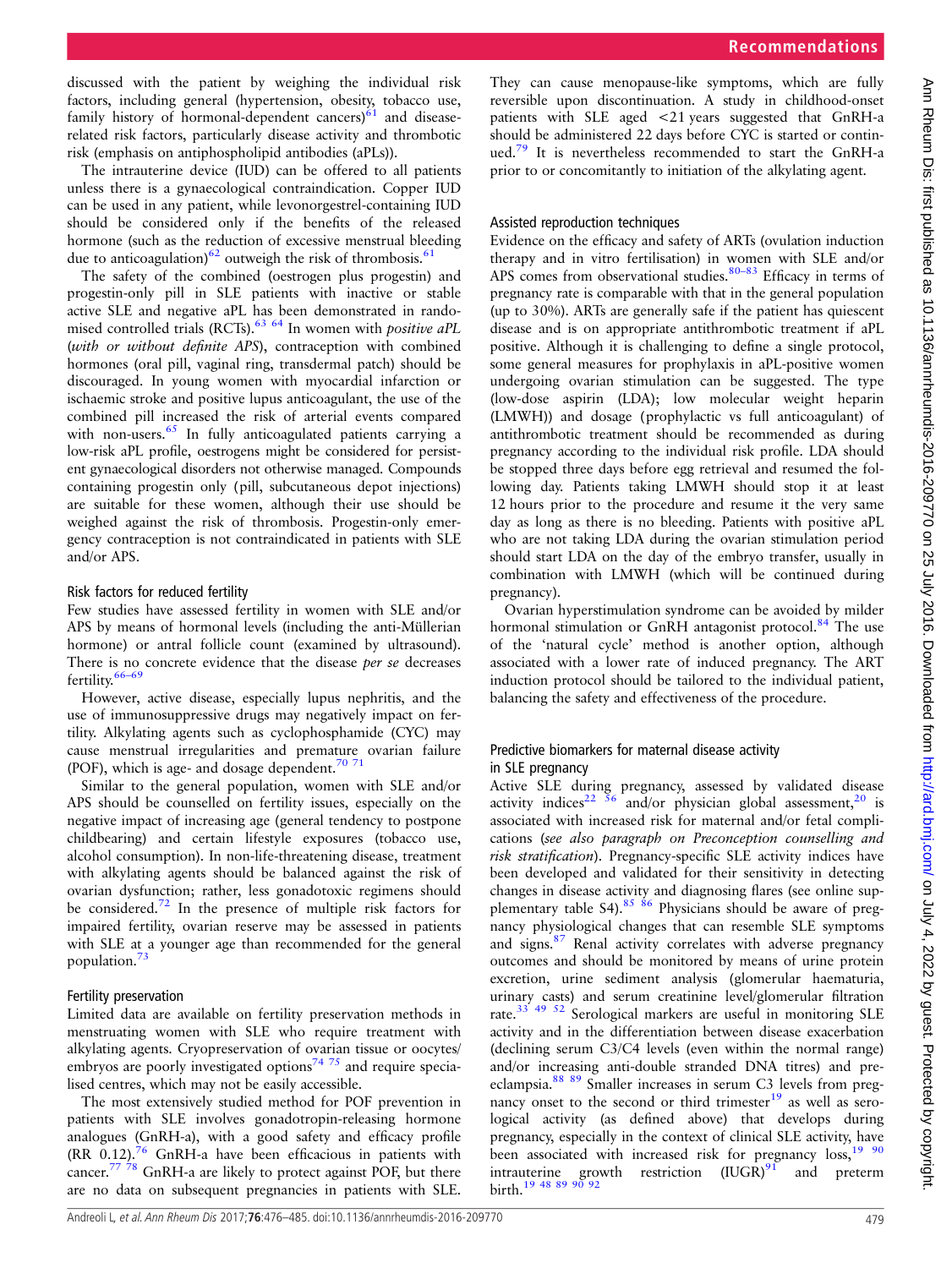Box 1 Ultrasonographic fetal surveillance recommended for pregnant women with systemic lupus erythematosus and/or antiphospholipid syndrome<sup>[43](#page-7-0)</sup><sup>45-[48](#page-7-0)</sup>

- ▸ Routine ultrasonographic screening
	- First trimester (11–14 weeks of gestation).
	- Second trimester (with Doppler, preferably at 20–24 weeks of gestation).
- $\triangleright$  Supplementary fetal surveillance in the third trimester at monthly intervals
	- Doppler sonography of the umbilical artery, uterine arteries, ductus venosus and middle cerebral artery (particularly in fetuses that have been identified to suffer from early intrauterine growth restriction (IUGR), ie, prior to 34 weeks of gestation).
	- In cases of late IUGR (diagnosed after 34 weeks), reduced abdominal circumference growth velocity and/or a reduced cerebroplacental ratio at Doppler investigation was shown to identify fetuses at higher risk of poor perinatal outcome (Doppler of the umbilical artery alone is insufficient).

### Pregnancy monitoring

Pregnant women with SLE and/or APS should follow the local protocols applied to pregnancies at high risk for hypertensive disorders and/or placental insufficiency, adjusting the frequency and modality of fetal surveillance according to the maternal and/or fetal status (box 1). Fetal surveillance based on biometric and Doppler findings during the third trimester, and particularly the distinction between early and late IUGR, helps to better tailor the time of delivery and reduce perinatal morbidity and mortality.<sup>[93](#page-7-0)-97</sup> Umbilical and uterine arteries Doppler sonography at 20–24 weeks has good negative predictive value but modest positive predictive value (especially in the absence of biometric signs of fetal growth restriction later in pregnancy) for placental-associated pregnancy disorders such as preeclampsia and IUGR. The mode (vaginal vs caesarean section) and timing of delivery are influenced by maternal (hypertensive disorders, anticoagulation status) as well as fetal conditions during pregnancy.

Fetal echocardiography is indicated if there is suspected fetal dysrhythmia or myocarditis, especially in the context of positive maternal anti-Ro/SSA or anti-La/SSB antibodies. Other tests (electrocardiogram plus Holter monitor, magnetocardiography, gated-pulsed Doppler technique, velocity-based fetal kinetocardiogram) might detect subtle signs of the development of congenital heart block (CHB), but are not currently recommended as standard practice.<sup>[98](#page-8-0)</sup> CHB associated with anti-Ro/SSA and/or anti-La/SSB has 16% recurrence rate in women with a previously affected child; therefore, it is recommended to perform serial fetal echocardiograms weekly from 16 weeks of gestation onwards.[98](#page-8-0) Considering the low risk (0.7–2%) for CHB in women with no previous CHB, it is unclear whether intensive monitoring (weekly/biweekly between 16 and 26 weeks of gesta-tion and less frequently afterwards)<sup>[98](#page-8-0)</sup> in the general population of anti-Ro/La-positive women is cost-effective. Moreover, there is no proven efficacy of protocols for the prevention or treatment of complete  $\overrightarrow{CHB}$ .<sup>99</sup> <sup>100</sup> The efficacy of maternal fluorinated steroids has not been established in large cohorts $101-104$  $101-104$ despite initial reports of favourable effects in cases of incomplete CHB, cardiomyopathy, endocardial fibroelastosis and hydrops fetalis.<sup>[99](#page-8-0)</sup> Given the potential of fluorinated steroids for major maternal and fetal side effects, the benefit for fetuses with CHB should be stratified according to the presence of risk factors for adverse outcome.<sup>[99](#page-8-0)</sup> Despite its unproven benefit, the current practice of intensive surveillance for CHB onset in women with positive anti-Ro/SSA and/or anti-La/SSB antibodies and no previous child affected by CHB carries no risk and is well accepted by the mothers.<sup>[105](#page-8-0)</sup>

#### Drugs for prevention and management of SLE flares during pregnancy

A single randomised, placebo-controlled study $60$  as well as non-randomised evidence<sup>[24 33](#page-6-0) [56](#page-7-0)</sup> supports the beneficial role of HCQ in controlling disease activity and preventing flare-ups during pregnancy. Uncontrolled studies suggest an acceptable during pregnancy. Uncontrolled statutes suggest an acception of oral glucocorticoids, $2^{2}$  [106](#page-8-0) azathioprine<sup>[59](#page-7-0)</sup> and calcineurin inhibitors (ciclosporin A, tacrolimus) $108$  109 in controlling SLE activity during pregnancy. In moderate-to-severe flares, additional modalities can be considered, such as high-dose glucocorticoids (including pulse intravenous therapy), $110\,111$  intravenous immunoglobulin $^{20}$ <sup>22</sup> and plasmapheresis (may be also used in refractory nephrotic syndrome).<sup>112</sup> <sup>113</sup> CYC should not be administered during the first trimester of pregnancy due to risk for fetal loss  $(OR 25.5)^{20.114}$  and should be reserved only for the management of severe, life-threatening or refractory SLE manifestations during the second or third trimester. Available data are not sufficient to evaluate the risk of using belimumab in preg-nancy<sup>[115](#page-8-0)</sup> and the drug should not be used unless the benefit outweighs the risk to the fetus. Mycophenolic acid, methotrexate and leflunomide should be avoided due to known or possible teratogenicity.<sup>116</sup> To this end, collaborative groups have developed recommendations for the use of antirheumatic drugs before and during pregnancy and lactation.<sup>111 117</sup> 118

#### Adjunct treatment during pregnancy

Use of HCQ is recommended in women with SLE preconcep-tionally and throughout pregnancy.<sup>33 [56 60](#page-7-0)</sup> A beneficial role has also been suggested for APS pregnancies,<sup>119-[121](#page-8-0)</sup> but at present there is insufficient data to recommend its routine use in these patients. HCQ may reduce the odds of CHB occurrence in fetuses exposed to maternal anti-Ro/SSA antibodies, especially in mothers who already had a child with CHB.<sup>[40](#page-6-0) [122](#page-8-0)</sup>

The protective role of LDA against preterm and severe preeclampsia has been established in non-autoimmune patients.<sup>123</sup><sup>124</sup> Accordingly, women with SLE at higher risk of pre-eclampsia including those with lupus nephritis or positive aPL will benefit from LDA, preferably given preconceptionally or no later than gestational week 16.<sup>123</sup><sup>124</sup>

In women with definite obstetric APS, combination treatment with LDA and heparin is recommended to decrease the risk of adverse pregnancy outcomes.<sup>16</sup> <sup>125-127</sup> Statistically significant results have been demonstrated only for unfractionated heparin in RCTs. However, LMWH is preferable for practical reasons and has shown comparable efficacy in prospective studies.<sup>[128 129](#page-8-0)</sup> Moreover, patients with positive aPL but with no definite classification of APS will benefit from combination therapy if they are considered at moderate to high risk of maternal and fetal complications (see online supplementary table S5).

In addition, other regimens such as prednisolone 10 mg/day in the first trimester, intravenous immunoglobulin or plasmapheresis can be considered for selected patients with APS (refractory obstetric APS, women with previous thrombosis, particularly previous or new cerebrovascular events, women with triple aPL positivity).<sup>119</sup> <sup>130-133</sup>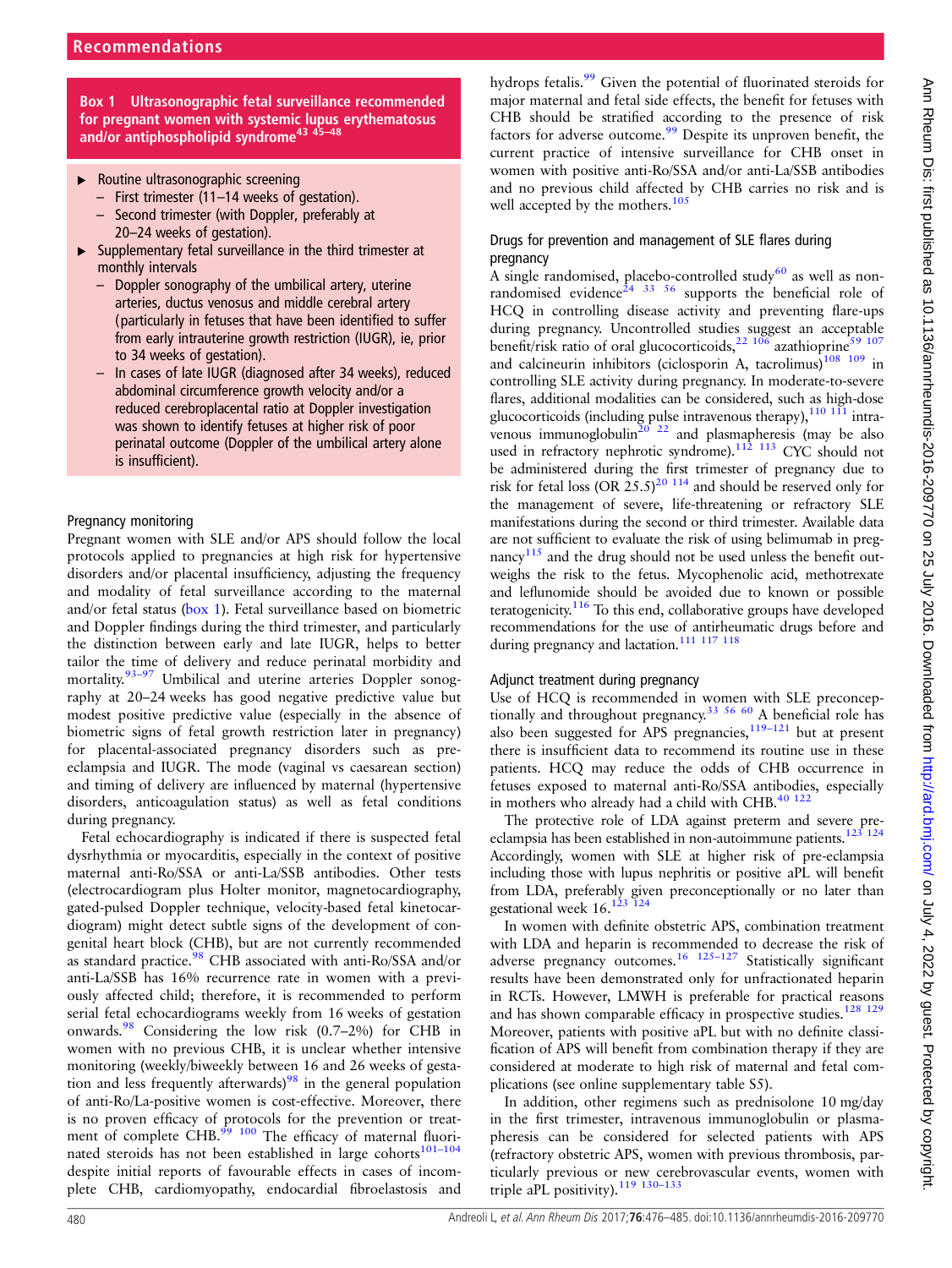### Box 2 Points to consider and research agenda

- ▸ Reproductive issues are of paramount importance for women with systemic lupus erythematosus (SLE) and/or antiphospholipid syndrome (APS) and should be addressed on a regular basis by healthcare providers.
- ▸ Preconception counselling and risk stratification are essential for prevention of unwanted complications during pregnancy.
- ▸ The use of hormonal contraception or replacement therapy is feasible but must be weighed against the individual risk of thrombosis.
- $\blacktriangleright$  The preservation of fertility should be mentioned while counselling about lifestyles and considered in the treatment choice. Validated protocols for assisted reproduction techniques in patients with SLE and/or APS are needed.
- $\blacktriangleright$  Predictive biomarkers for maternal disease activity during SLE pregnancy should be expanded with particular focus on the prediction of pre-eclampsia.
- ▶ Pregnancy monitoring in SLE and/or APS women should aim at the identification of placental insufficiency with fetal growth restriction in order to decide the best timing for delivery and reduce the risk of perinatal morbidity and mortality.
- ▸ The cost-effectiveness of intensive surveillance with fetal echocardiography in patients with positive anti-Ro/SSA and anti-La/SSB antibodies and no previous child with congenital heart block remains to be established.
- ▸ Hydroxychloroquine is beneficial during pregnancy to reduce the risk of SLE flares and of poor obstetrical outcomes. More data are needed to support its benefit in APS pregnancies.
- The benefits of cancer surveillance and prevention of gynaecological malignancies need to be communicated to patients.

As recommended in the general population, supplementation with calcium, vitamin D and folic acid should be offered to patients with SLE and/or APS, with particular consideration to those with low circulating levels of 25-OH vitamin D in the first trimester of gestation and receiving glucocorticoids and/or heparin for their detrimental effects on bone mass.

#### Menopause and hormone replacement therapy

The efficacy and safety of hormone replacement therapy (HRT) (oestrogen plus progestin) in selected patients with SLE has been illustrated in RCTs.<sup>[134](#page-8-0)-136</sup> Benefit was demonstrated mainly in vasomotor and other hypoestrogenism symptoms. No significantly increased risk of severe lupus exacerbations during 12–24 months of HRT was found, although there was a modest increase in mild-to-moderate flares.<sup>[132](#page-8-0)</sup> There was no increased risk of thrombosis and cardiovascular events, although one of the RCTs included only patients with negative aPL and no previous cardiovascular events<sup>132</sup> and another did not detail the aPL profile.<sup>[63](#page-7-0)</sup> Two cohort studies with long-term follow-up did not report significantly increased risk of cardiovascular events during HRT,<sup>[137 138](#page-8-0)</sup> although limitations in power and design preclude firm conclusions. Consequently, HRT should be reserved for the management of severe and disabling vasomotor menopausal symptoms, preferably in SLE women with stable/ inactive disease and negative aPL. In patients with positive aPL, the use of HRT should be carefully weighed against thrombotic and cardiovascular risks. If menopause symptoms necessitate

HRT, it seems reasonable to start it as early as possible to gain an added benefit for bone protection.<sup>[139](#page-8-0)</sup> Optimal duration of HRT in patients with SLE and/or APS is not known, but it seems reasonable to recommend it for the shortest possible duration.<sup>140</sup> <sup>141</sup>

#### Screening for malignancies

Women with SLE are not at increased risk of breast, ovarian and endometrial cancer compared with the general population,<sup>[142 143](#page-8-0)</sup> and, therefore, should follow the current population screening protocols for these malignancies. Conversely, women with SLE are at higher risk of cervical dysplasia (but not cervical cancer),  $144-147$  $144-147$  vagina and vulva cancers,  $142$   $147$  likely associated with human papillomavirus (HPV) infection. Women with SLE exposed to immunosuppressive drugs, particularly CYC in a cumulative dose-dependent fashion, are at higher risk of cervical dysplasia.[148](#page-9-0)–<sup>151</sup> The suggested timing for Papanicolaou (PAP) smear examination would be once a year in heavily immunosuppressed patients or according to the local screening programme in low-risk patients. Subgroups of women with SLE (Caucasian, younger age, lower education, high SLE damage) may be at risk for poorer adherence to screening programmes.<sup>1</sup>

#### HPV vaccination

HPV vaccination is currently offered to female and male adolescents for preventing precancerous growths and cancer in the cervix and in the genital area. There are reports of venous thromboembolic events (VTEs) associated with the quadrivalent HPV vaccine. However, of the 31 cases (0.2/100 000 doses vaccine) with documented VTE, 90% had a known risk factor for VTE (APS in two cases).<sup>[154](#page-9-0)</sup>

Prospective studies have demonstrated efficacy and safety of HPV vaccination in patients with SLE,<sup>[155 156](#page-9-0)</sup> although seroconversion rates may be lower in patients receiving steroids and immunosuppressive agents. A few cases of severe SLE flares or abrupt SLE onset after HPV vaccination have been reported.<sup>[157](#page-9-0)–159</sup> In accordance with the EULAR recommendations, $160$  we recommend that HPV vaccination be offered to young women with stable/inactive SLE and/or APS, according to local protocols, with particular caution in those with high-risk aPL profile.

The points to consider and the research agenda suggested by the Task Force Members are reported in box 2.

#### Author affiliations <sup>1</sup>

<sup>1</sup>Department of Clinical and Experimental Sciences, University of Brescia, Brescia, Italy

<sup>2</sup>Unit of Rheumatology and Clinical Immunology, Spedali Civili, Brescia, Italy <sup>3</sup>Department of Rheumatology, Clinical Immunology and Allergy, University of Crete Medical School, Heraklion, Greece

<sup>4</sup>The Zabludowicz Center for Autoimmune Diseases, Sheba Medical Center, Tel Hashomer, Israel

<sup>5</sup>The Faculty of Medicine, Tel Aviv University, Israel

6 Royal National Hospital For Rheumatic Diseases, Bath, UK

<sup>7</sup>Department of Autoimmune Diseases, Hospital Clínic, Barcelona, Catalonia, Spain <sup>8</sup>AP-HP, Hôpital Cochin, Centre de référence maladies auto-immunes et systémiques rares, Paris, France

<sup>9</sup>Université Paris Descartes-Sorbonne Paris Cité, Paris, France

<sup>10</sup>Rheumatology Unit, Department of Medicine, University of Padua, Italy<br><sup>11</sup>Policlinic of Rheumatology, Hiller Research Unit, University Clinic Duesseldorf, Heinrich-Heine-University Duesseldorf, Duesseldorf, Germany

<sup>12</sup>Department of Rheumatology, Immunology and Allergology, University Hospital of Bern, Bern, Switzerland

13Unidade de Doenças Auto-imunes—Serviço Medicina Interna 7.2, Hospital Curry Cabral/Centro Hospitalar Lisboa Central, NEDAI/SPMI, Lisboa, Portugal<br><sup>14</sup>Lupus Research Unit, The Rayne Institute, St. Thomas Hospital, London, UK

<sup>15</sup>Department of Rheumatology, Dubai Hospital, Dubai, United Arab Emirates<br><sup>16</sup>EULAR PARE Patient Research Partner, London, UK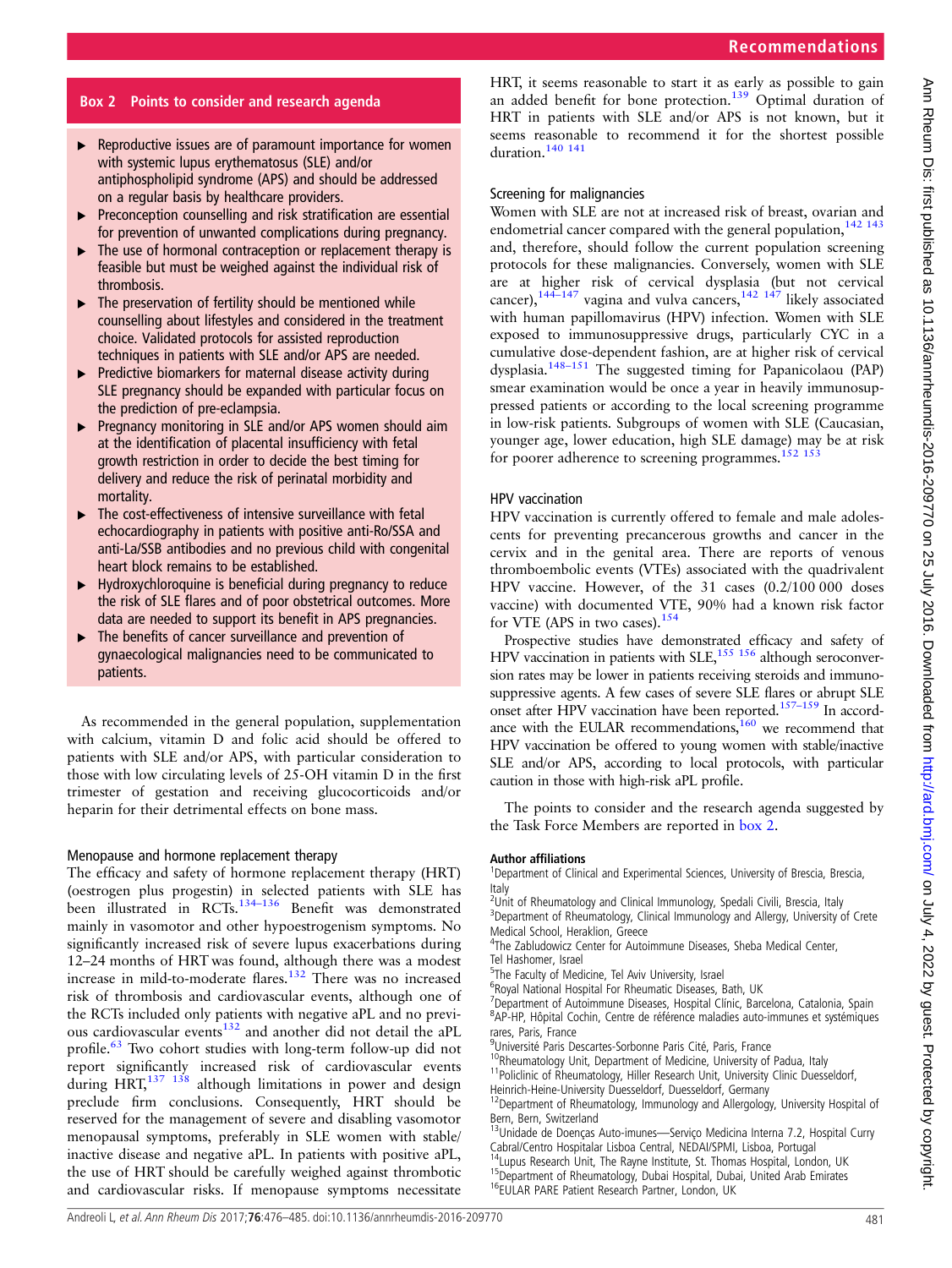# <span id="page-6-0"></span>**Recommendations**

<sup>17</sup>Unit of Obstetrics and Gynaecology, Spedali Civili, Brescia, Italy 18EULAR PARE Patient Research Partner, Rome, Italy 19Department of Clinical Sciences and Community Health, University of Milan,

Istituto Auxologico Italiano, Milan, Italy

20Rheumatology Unit, Department of Clinical and Experimental Medicine, University of Pisa, Pisa, Italy

- 21Neonatology and Neonatal Intensive Care Unit, Spedali Civili, Brescia, Italy<br><sup>22</sup>Norwegian National Advisory Unit on Pregnancy and Rheumatic Diseases,
- 
- St. Olavs Hospital, Trondheim University Hospital, Trondheim, Norway<br><sup>23</sup>Department of Rheumatology, Iuliu Hatieganu University of Medicine and

Pharmacy, Cluj-Napoca, Romania

<sup>24</sup>Department of Obstetrics and Gynaecology, University Hospital of Bern, Inselspital, **Switzerland** 

25Rheumatology Unit, Department of Medicine, Solna, Karolinska Institutet, Karolinska University Hospital, Stockholm, Sweden

<sup>26</sup>Rheumatology Unit, Joint Academic Rheumatology Programme, 1st Department of Propaedeutic Internal Medicine Athens, National and Kapodistrian University of Athens, Athens, Greece

<sup>27</sup>Department of Rheumatology, Istanbul Bilim University, Istanbul Florence

Nightingale Hospital, Esentepe-Istanbul, Turkey 284th Department of Internal Medicine, 'Attikon' University Hospital, Medical School,

University of Athens, Athens, Greece <sup>29</sup>Joint Academic Rheumatology Program, National and Kapodestrian University of

Athens, Athens, Greece

Acknowledgements The committee wishes to acknowledge the support of the EULAR Standing Committee on Clinical Affairs. The committee also expresses its sincere appreciation and gratitude to the EULAR Secretariat and especially to Patrizia Jud, executive assistant, for outstanding organisation.

Contributors LA and GKB contributed equally to the article. DB and AT share senior authorship. All the authors contributed to discussion of the results of the systematic literature review (performed by LA and GKB) and to the review of the article.

Competing interests None declared.

Provenance and peer review Not commissioned; externally peer reviewed.

Open Access This is an Open Access article distributed in accordance with the Creative Commons Attribution Non Commercial (CC BY-NC 4.0) license, which permits others to distribute, remix, adapt, build upon this work non-commercially, and license their derivative works on different terms, provided the original work is properly cited and the use is non-commercial. See: [http://creativecommons.org/](http://creativecommons.org/licenses/by-nc/4.0/) [licenses/by-nc/4.0/](http://creativecommons.org/licenses/by-nc/4.0/)

#### **REFERENCES**

- 1 Østensen M. New insights into sexual functioning and fertility in rheumatic diseases. [Best Pract Res Clin Rheumatol](http://dx.doi.org/10.1016/j.berh.2004.01.002) 2004;18:219–32.
- 2 Ntali S, Damjanov N, Drakakis P, et al. Women's health and fertility, family planning and pregnancy in immune-mediated rheumatic diseases: a report from a south-eastern European Expert Meeting. Clin Exp Rheumatol 2014;32: 959–68.
- 3 Kavanaugh A, Cush JJ, Ahmed MS, et al. Proceedings from the American College of Rheumatology Reproductive Health Summit: the management of fertility, pregnancy, and lactation in women with autoimmune and systemic inflammatory diseases. [Arthritis Care Res \(Hoboken\)](http://dx.doi.org/10.1002/acr.22516) 2015;67:313–25.
- 4 Østensen M, Andreoli L, Brucato A, et al. State of the art: reproduction and pregnancy in rheumatic diseases. [Autoimmun Rev](http://dx.doi.org/10.1016/j.autrev.2014.12.011) 2015;14:376-86
- 5 van der Heijde D, Aletaha D, Carmona L, et al. 2014 Update of the EULAR standardised operating procedures for EULAR-endorsed recommendations. [Ann Rheum Dis](http://dx.doi.org/10.1136/annrheumdis-2014-206350) 2015;74:8–13.
- 6 Miyakis S, Lockshin MD, Atsumi T, et al. International consensus statement on an update of the classification criteria for definite antiphospholipid syndrome (APS). [J Thromb Haemost](http://dx.doi.org/10.1111/j.1538-7836.2006.01753.x) 2006;4:295–306.
- 7 Nalli C, Iodice A, Andreoli L, et al. The effects of lupus and antiphospholipid antibody syndrome on foetal outcomes. [Lupus](http://dx.doi.org/10.1177/0961203313501402) 2014;23:507-17.
- 8 Andreoli L, Fredi M, Nalli C, et al. Pregnancy implications for systemic lupus erythematosus and the antiphospholipid syndrome. [J Autoimmun](http://dx.doi.org/10.1016/j.jaut.2011.11.010) 2012;38: J197–208.
- 9 Parke A. Drug exposure, pregnancy outcome and fetal and childhood development occurring in the offspring of mothers with systemic lupus erythematosus and other chronic autoimmune diseases. [Lupus](http://dx.doi.org/10.1177/0961203306071003) 2006;15:808-13.
- Vinet É, Pineau CA, Clarke AE, et al. Neurodevelopmental disorders in children born to mothers with systemic lupus erythematosus. [Lupus](http://dx.doi.org/10.1177/0961203314541691) 2014;23:1099-104.
- 11 Nalli C, Iodice A, Andreoli L, et al. Children born to SLE and APS mothers. [Lupus](http://dx.doi.org/10.1177/0961203314538109) 2014;23:1246–8.
- 12 Mekinian A, Lachassinne E, Nicaise-Roland P, et al. European registry of babies born to mothers with antiphospholipid syndrome. [Ann Rheum Dis](http://dx.doi.org/10.1136/annrheumdis-2011-201167) 2013;72:217–22.
- 13 Vinet É, Pineau CA, Clarke AE, et al. Increased risk of autism spectrum disorders in children born to women with systemic lupus erythematosus: results from a large population-based cohort. [Arthritis Rheumatol](http://dx.doi.org/10.1002/art.39320) 2015;67:3201–8.
- 14 Yang H, Liu H, Xu D, et al. Pregnancy-related systemic lupus erythematosus: clinical features, outcome and risk factors of disease flares—a case control study. [PLoS ONE](http://dx.doi.org/10.1371/journal.pone.0104375) 2014;9:e104375.
- 15 Kwok LW, Tam LS, Zhu T, et al. Predictors of maternal and fetal outcomes in pregnancies of patients with systemic lupus erythematosus. [Lupus](http://dx.doi.org/10.1177/0961203310397967) 2011;20:829–36.
- 16 Roberge S, Giguère Y, Villa P, et al. Early administration of low-dose aspirin for the prevention of severe and mild preeclampsia: a systematic review and meta-analysis. [Am J Perinatol](http://dx.doi.org/10.1055/s-0032-1310527) 2012;29:551–6.
- 17 Chen TK, Gelber AC, Witter FR, et al. Renal biopsy in the management of lupus nephritis during pregnancy. [Lupus](http://dx.doi.org/10.1177/0961203314551812) 2015;24:147–54.
- 18 Le Thi Huong D, Wechsler B, Piette JC, et al. Pregnancy and its outcome in systemic lupus erythematosus. [QJM](http://dx.doi.org/10.1093/oxfordjournals.qjmed.a068889) 1994;87:721-9.
- 19 Buyon JP, Kim MY, Guerra MM, et al. Predictors of pregnancy outcomes in patients with lupus: a cohort study. [Ann Intern Med](http://dx.doi.org/10.7326/M14-2235) 2015;163:153-63.
- 20 Clowse ME, Magder LS, Witter F, et al. The impact of increased lupus activity on obstetric outcomes. [Arthritis Rheum](http://dx.doi.org/10.1002/art.20864) 2005;52:514–21.
- 21 Mok MY, Leung PY, Lao TH, et al. Clinical predictors of fetal and maternal outcome in Chinese patients with systemic lupus erythematosus. [Ann Rheum Dis](http://dx.doi.org/10.1136/ard.2004.022442) 2004;63:1705–6.
- 22 Chakravarty EF, Colón I, Langen ES, et al. Factors that predict prematurity and preeclampsia in pregnancies that are complicated by systemic lupus erythematosus. [Am J Obstet Gynecol](http://dx.doi.org/10.1016/j.ajog.2005.02.063) 2005;192:1897–904.
- 23 Imbasciati E, Tincani A, Gregorini G, et al. Pregnancy in women with pre-existing lupus nephritis: predictors of fetal and maternal outcome. [Nephrol Dial Transplant](http://dx.doi.org/10.1093/ndt/gfn348) 2009;24:519–25.
- 24 Al Arfaj AS, Khalil N. Pregnancy outcome in 396 pregnancies in patients with SLE in Saudi Arabia. [Lupus](http://dx.doi.org/10.1177/0961203310378669) 2010;19:1665–73.
- 25 Smyth A, Oliveira GH, Lahr BD, et al. A systematic review and meta-analysis of pregnancy outcomes in patients with systemic lupus erythematosus and lupus nephritis. [Clin J Am Soc Nephrol](http://dx.doi.org/10.2215/CJN.00240110) 2010;5:2060-8.
- 26 Shibata S, Sasaki T, Hirabayashi Y, et al. Risk factors in the pregnancy of patients with systemic lupus erythematosus: association of hypocomplementaemia with poor prognosis. [Ann Rheum Dis](http://dx.doi.org/10.1136/ard.51.5.619) 1992;51:619–23.
- 27 Cortes-Hernandez J, Ordi-Ros J, Paredes F, et al. Clinical predictors of fetal and maternal outcome in systemic lupus erythematosus: a prospective study of 103 pregnancies. [Rheumatology \(Oxford\)](http://dx.doi.org/10.1093/rheumatology/41.6.643) 2002;41:643-50.
- 28 Bouvier S, Cochery-Nouvellon E, Lavigne-Lissalde G, et al. Comparative incidence of pregnancy outcomes in treated obstetric antiphospholipid syndrome: the NOH-APS observational study. [Blood](http://dx.doi.org/10.1182/blood-2013-08-522623) 2014;123:404–13.
- 29 Jeremic K, Stefanovic A, Dotlic J, et al. Neonatal outcome in pregnant patients with antiphospholipid syndrome. [J Perinat Med](http://dx.doi.org/10.1515/jpm-2014-0118) 2015;43:761-8.
- 30 Girón-González JA, García del Río E, Rodríguez C, et al. Antiphospholipid syndrome and asymptomatic carriers of antiphospholipid antibody: prospective analysis of 404 individuals. J Rheumatol 2004;31:1560–7.
- 31 Ruffatti A, Tonello M, Visentin MS, et al. Risk factors for pregnancy failure in patients with anti-phospholipid syndrome treated with conventional therapies: a multicentre, case-control study. [Rheumatology \(Oxford\)](http://dx.doi.org/10.1093/rheumatology/ker139) 2011;50:1684–9.
- 32 Danowski A, de Azevedo MN, de Souza Papi JA, et al. Determinants of risk for venous and arterial thrombosis in primary antiphospholipid syndrome and in antiphospholipid syndrome with systemic lupus erythematosus. [J Rheumatol](http://dx.doi.org/10.3899/jrheum.081194) 2009;36:1195–9.
- 33 Clowse ME, Magder L, Witter F, et al. Hydroxychloroquine in lupus pregnancy. [Arthritis Rheum](http://dx.doi.org/10.1002/art.22159) 2006;54:3640–7.
- 34 Lockshin MD, Kim M, Laskin CA, et al. Prediction of adverse pregnancy outcome by the presence of lupus anticoagulant, but not anticardiolipin antibody, in patients with antiphospholipid antibodies. [Arthritis Rheum](http://dx.doi.org/10.1002/art.34402) 2012;64:2311-18.
- 35 Stone S, Hunt BJ, Khamashta MA, et al. Primary antiphospholipid syndrome in pregnancy: an analysis of outcome in a cohort of 33 women treated with a rigorous protocol. [J Thromb Haemost](http://dx.doi.org/10.1111/j.1538-7836.2005.01185.x) 2005;3:243-5.
- 36 Abou-Nassar K, Carrier M, Ramsay T, et al. The association between antiphospholipid antibodies and placenta mediated complications: a systematic review and meta-analysis. [Thromb Res](http://dx.doi.org/10.1016/j.thromres.2011.02.006) 2011;128:77-85.
- 37 Chauleur C, Galanaud JP, Alonso S, et al. Observational study of pregnant women with a previous spontaneous abortion before the 10th gestation week with and without antiphospholipid antibodies. [J Thromb Haemost](http://dx.doi.org/10.1111/j.1538-7836.2010.03747.x) 2010;8:699-706.
- 38 Ruffatti A, Calligaro A, Hoxha A, et al. Laboratory and clinical features of pregnant women with antiphospholipid syndrome and neonatal outcome. [Arthritis Care Res](http://dx.doi.org/10.1002/acr.20098) [\(Hoboken\)](http://dx.doi.org/10.1002/acr.20098) 2010;62:302–7.
- 39 Simchen MJ, Dulitzki M, Rofe G, et al. High positive antibody titers and adverse pregnancy outcome in women with antiphospholipid syndrome. [Acta Obstet](http://dx.doi.org/10.1111/j.1600-0412.2011.01236.x) [Gynecol Scand](http://dx.doi.org/10.1111/j.1600-0412.2011.01236.x) 2011;90:1428–33.
- 40 Izmirly PM, Costedoat-Chalumeau N, Pisoni CN, et al. Maternal use of hydroxychloroquine is associated with a reduced risk of recurrent anti-SSA/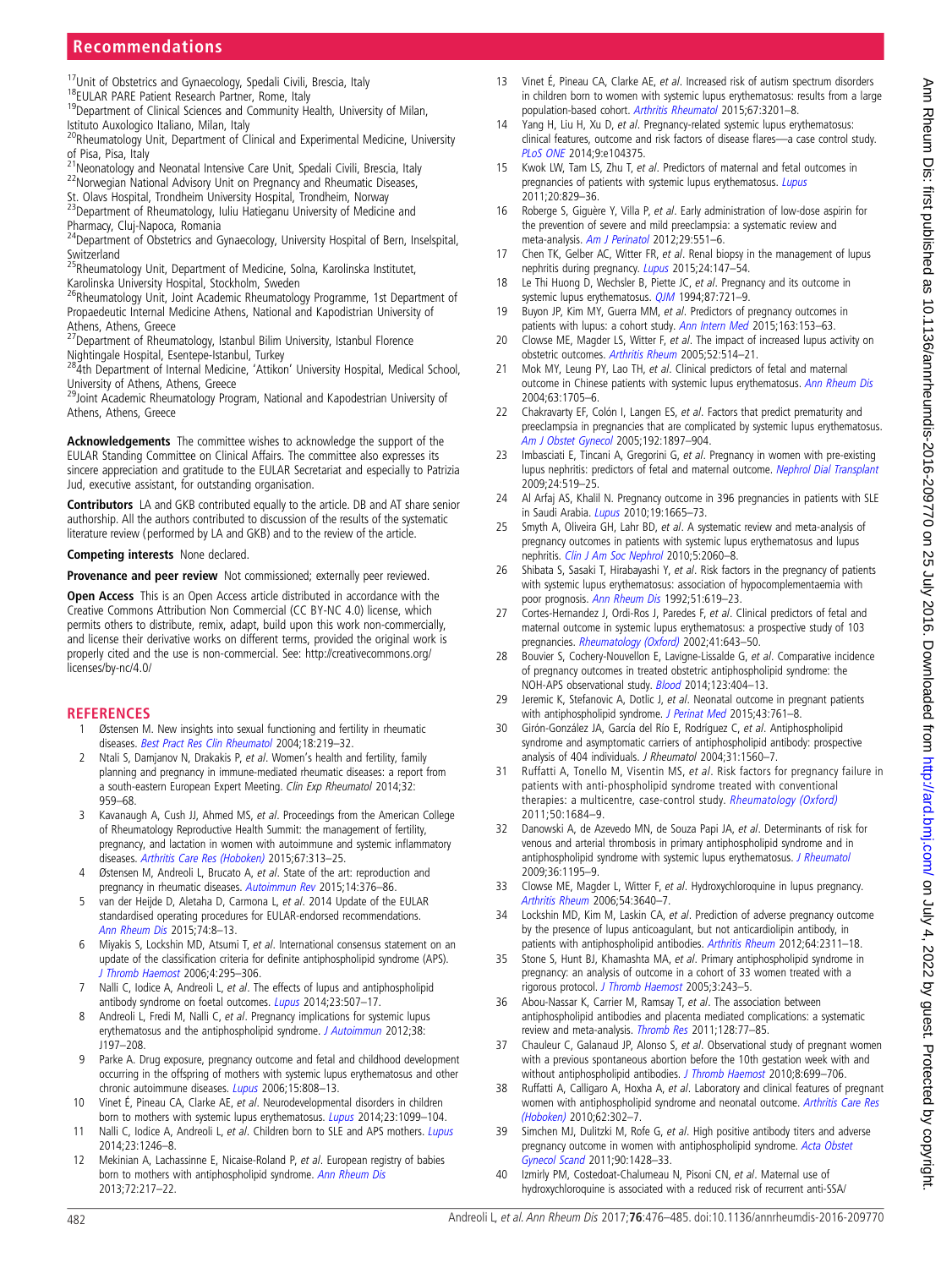<span id="page-7-0"></span>Ro-antibody-associated cardiac manifestations of neonatal lupus. [Circulation](http://dx.doi.org/10.1161/CIRCULATIONAHA.111.089268) 2012;126:76–82.

- 41 Brucato A, Frassi M, Franceschini F, et al. Risk of congenital complete heart block in newborns of mothers with anti-Ro/SSA antibodies detected by counterimmunoelectrophoresis: a prospective study of 100 women. [Arthritis](http://dx.doi.org/10.1002/1529-0131(200108)44:8<1832::AID-ART320>3.0.CO;2-C) [Rheum](http://dx.doi.org/10.1002/1529-0131(200108)44:8<1832::AID-ART320>3.0.CO;2-C) 2001;44:1832–5.
- 42 Cimaz R, Spence DL, Hornberger L, et al. Incidence and spectrum of neonatal lupus erythematosus: a prospective study of infants born to mothers with anti-Ro autoantibodies. [J Pediatr](http://dx.doi.org/10.1067/mpd.2003.233) 2003;142:678-83.
- Costedoat-Chalumeau N, Amoura Z, Lupoglazoff JM, et al. Outcome of pregnancies in patients with anti-SSA/Ro antibodies: a study of 165 pregnancies, with special focus on electrocardiographic variations in the children and comparison with a control group. [Arthritis Rheum](http://dx.doi.org/10.1002/art.20554) 2004;50:3187–94.
- 44 Barnado A, Wheless L, Meyer AK, et al. Pregnancy outcomes among African-American patients with systemic lupus erythematosus compared with controls. [Lupus Sci Med](http://dx.doi.org/10.1136/lupus-2014-000020) 2014;1:e000020.
- 45 Andrade RM, McGwin G Jr, Alarcón GS, et al. Predictors of post-partum damage accrual in systemic lupus erythematosus: data from LUMINA, a multiethnic US cohort (XXXVIII). [Rheumatology \(Oxford\)](http://dx.doi.org/10.1093/rheumatology/kel222) 2006;45:1380-4.
- 46 Lv J, Wang W, Li Y. Clinical outcomes and predictors of fetal and maternal consequences of pregnancy in lupus nephritis patients. [Int Urol Nephrol](http://dx.doi.org/10.1007/s11255-015-1032-y) 2015;47:1379–85.
- 47 Moore LE. Recurrent risk of adverse pregnancy outcome. [Obstet Gynecol Clin](http://dx.doi.org/ix) [North Am](http://dx.doi.org/ix) 2008;35:459–71.
- 48 Borella E, Lojacono A, Gatto M, et al. Predictors of maternal and fetal complications in SLE patients: a prospective study. [Immunol Res](http://dx.doi.org/10.1007/s12026-014-8572-6) 2014;60:170-6.
- 49 Molad Y, Borkowski T, Monselise A, et al. Maternal and fetal outcome of lupus pregnancy: a prospective study of 29 pregnancies. [Lupus](http://dx.doi.org/10.1191/0961203305lu2072oa) 2005;14:145-51.
- 50 Stagnaro-Green A, Akhter E, Yim C, et al. Thyroid disease in pregnant women with systemic lupus erythematosus: increased preterm delivery. [Lupus](http://dx.doi.org/10.1177/0961203310394894) 2011;20:690–9.
- 51 Shand AW, Algert CS, March L, et al. Second pregnancy outcomes for women with systemic lupus erythematosus. [Ann Rheum Dis](http://dx.doi.org/10.1136/annrheumdis-2011-201210) 2013:72:547-51.
- 52 Bramham K, Hunt BJ, Bewley S, et al. Pregnancy outcomes in systemic lupus erythematosus with and without previous nephritis. [J Rheumatol](http://dx.doi.org/10.3899/jrheum.100997) 2011;38:1906–13.
- 53 Cervera R, Piette JC, Font J, et al. Antiphospholipid syndrome: clinical and immunologic manifestations and patterns of disease expression in a cohort of 1,000 patients. [Arthritis Rheum](http://dx.doi.org/10.1002/art.10187) 2002;46:1019–27.
- 54 Alijotas-Reig J, Ferrer-Oliveras R, Ruffatti A, et al. The European Registry on Obstetric Antiphospholipid Syndrome (EUROAPS): a survey of 247 consecutive cases. [Autoimmun Rev](http://dx.doi.org/10.1016/j.autrev.2014.12.010) 2015;14:387–95.
- 55 Liu LL, Jiang Y, Wang LN, et al. Efficacy and safety of mycophenolate mofetil versus cyclophosphamide for induction therapy of lupus nephritis: a meta-analysis of randomized controlled trials. [Drugs](http://dx.doi.org/10.2165/11635030-000000000-00000) 2012;72:1521-33.
- 56 Koh JH, Ko HS, Kwok SK, et al. Hydroxychloroquine and pregnancy on lupus flares in Korean patients with systemic lupus erythematosus. [Lupus](http://dx.doi.org/10.1177/0961203314555352) 2015;24:210-17.
- 57 Wagner SJ, Craici I, Reed D, et al. Maternal and foetal outcomes in pregnant patients with active lupus nephritis. [Lupus](http://dx.doi.org/10.1177/0961203308097575) 2009;18:342-7.
- 58 Clark CA, Spitzer KA, Nadler JN, et al. Preterm deliveries in women with systemic lupus erythematosus. J Rheumatol 2003;30:2127–32.
- 59 Fischer-Betz R, Specker C, Brinks R, et al. Low risk of renal flares and negative outcomes in women with lupus nephritis conceiving after switching from mycophenolate mofetil to azathioprine. [Rheumatology \(Oxford\)](http://dx.doi.org/10.1093/rheumatology/kes425) 2013;52: 1070–6.
- 60 Levy RA, Vilela VS, Cataldo MJ, et al. Hydroxychloroquine (HCQ) in lupus pregnancy: double-blind and placebo-controlled study. *[Lupus](http://dx.doi.org/10.1191/096120301678646137)* 2001;10:401-4.
- 61 WHO Guidelines Approved by the Guidelines Review Committee. Medical Eligibility Criteria for Contraceptive Use: A WHO Family Planning Cornerstone. Geneva: World Health Organization, 2010. [http://apps.who.int/iris/bitstream/10665/](http://apps.who.int/iris/bitstream/10665/181468/1/9789241549158_eng.pdf) [181468/1/9789241549158\\_eng.pdf](http://apps.who.int/iris/bitstream/10665/181468/1/9789241549158_eng.pdf)
- 62 Pisoni CN, Cuadrado MJ, Khamashta MA, et al. Treatment of menorrhagia associated with oral anticoagulation: efficacy and safety of the levonorgestrel releasing intrauterine device (Mirena coil). [Lupus](http://dx.doi.org/10.1177/0961203306071706) 2006;15:877-80.
- 63 Petri M, Kim MY, Kalunian KC, et al. Combined oral contraceptives in women with systemic lupus erythematosus. [N Engl J Med](http://dx.doi.org/10.1056/NEJMoa051135) 2005;353:2550-8.
- 64 Sánchez-Guerrero J, Uribe AG, Jiménez-Santana L, et al. A trial of contraceptive methods in women with systemic lupus erythematosus. [N Engl J Med](http://dx.doi.org/10.1056/NEJMoa050817) 2005;353:2539–49.
- 65 Urbanus RT, Siegerink B, Roest M, et al. Antiphospholipid antibodies and risk of myocardial infarction and ischaemic stroke in young women in the RATIO study: a case-control study. [Lancet Neurol](http://dx.doi.org/10.1016/S1474-4422(09)70239-X) 2009;8:998–1005.
- 66 Clowse ME, Chakravarty E, Costenbader KH, et al. Effects of infertility, pregnancy loss, and patient concerns on family size of women with rheumatoid arthritis and systemic lupus erythematosus. [Arthritis Care Res \(Hoboken\)](http://dx.doi.org/10.1002/acr.21593) 2012;64:668-74.
- 67 Ekblom-Kullberg S, Kautiainen H, Alha P, et al. Reproductive health in women with systemic lupus erythematosus compared to population controls. [Scand J](http://dx.doi.org/10.1080/03009740902763099) [Rheumatol](http://dx.doi.org/10.1080/03009740902763099) 2009;38:375–80.
- 68 Morel N, Bachelot A, Chakhtoura Z, et al. Study of anti-Müllerian hormone and its relation to the subsequent probability of pregnancy in 112 patients with systemic lupus erythematosus, exposed or not to cyclophosphamide. [J Clin Endocrinol](http://dx.doi.org/10.1210/jc.2013-1235) [Metab](http://dx.doi.org/10.1210/jc.2013-1235) 2013;98:3785–92.
- 69 Velarde-Ochoa Mdel C, Esquivel-Valerio JA, Vega-Morales D, et al. Anti-Müllerian hormone in reproductive age women with systemic lupus erythematosus. [Reumatol](http://dx.doi.org/10.1016/j.reuma.2014.03.009) [Clin](http://dx.doi.org/10.1016/j.reuma.2014.03.009) 2015;11:78–82.
- 70 Boumpas DT, Austin HA III, Vaughan EM, et al. Risk for sustained amenorrhea in patients with systemic lupus erythematosus receiving intermittent pulse cyclophosphamide therapy. [Ann Intern Med](http://dx.doi.org/10.7326/0003-4819-119-5-199309010-00003) 1993;119:366-9.
- 71 Ioannidis JP, Katsifis GE, Tzioufas AG, et al. Predictors of sustained amenorrhea from pulsed intravenous cyclophosphamide in premenopausal women with systemic lupus erythematosus. J Rheumatol 2002;29:2129–35.
- 72 Houssiau FA, Vasconcelos C, D'Cruz D, et al. The 10-year follow-up data of the Euro-Lupus Nephritis Trial comparing low-dose and high-dose intravenous cyclophosphamide. [Ann Rheum Dis](http://dx.doi.org/10.1136/ard.2008.102533) 2010;69:61-4.
- 73 Practice Committee of American Society for Reproductive Medicine. Diagnostic evaluation of the infertile female: a committee opinion. [Fertil Steril](http://dx.doi.org/10.1016/j.fertnstert.2015.03.019) 2015;103: e44–50.
- 74 Henes M, Henes JC, Neunhoeffer E, et al. Fertility preservation methods in young women with systemic lupus erythematosus prior to cytotoxic therapy: experiences from the FertiPROTEKT network. [Lupus](http://dx.doi.org/10.1177/0961203312442753) 2012;21:953-8.
- 75 Elizur SE, Chian RC, Pineau CA, et al. Fertility preservation treatment for young women with autoimmune diseases facing treatment with gonadotoxic agents. [Rheumatology \(Oxford\)](http://dx.doi.org/10.1093/rheumatology/ken293) 2008;47:1506–9.
- 76 Ben-Aharon I, Gafter-Gvili A, Leibovici L, et al. Pharmacological interventions for fertility preservation during chemotherapy: a systematic review and meta-analysis. [Breast Cancer Res Treat](http://dx.doi.org/10.1007/s10549-010-0996-7) 2010;122:803–11.
- 77 Blumenfeld Z, Zur H, Dann EJ. Gonadotropin-releasing hormone agonist cotreatment during chemotherapy may increase pregnancy rate in survivors. [Oncologist](http://dx.doi.org/10.1634/theoncologist.2015-0223) 2015;20:1283–9.
- 78 Moore HC, Unger JM, Phillips KA, et al. Goserelin for ovarian protection during breast-cancer adjuvant chemotherapy. [N Engl J Med](http://dx.doi.org/10.1056/NEJMoa1413204) 2015;372:923-32.
- 79 Brunner HI, Silva CA, Reiff A, et al. Randomized, double-blind, dose-escalation trial of triptorelin for ovary protection in childhood-onset systemic lupus erythematosus. [Arthritis Rheumatol](http://dx.doi.org/10.1002/art.39024) 2015;67:1377–85.
- 80 Guballa N, Sammaritano L, Schwartzman S, et al. Ovulation induction and in vitro fertilization in systemic lupus erythematosus and antiphospholipid syndrome. [Arthritis Rheum](http://dx.doi.org/10.1002/1529-0131(200003)43:3<550::AID-ANR10>3.0.CO;2-Y) 2000;43:550–6.
- 81 Huong DL, Wechsler B, Vauthier-Brouzes D, et al. Importance of planning ovulation induction therapy in systemic lupus erythematosus and antiphospholipid syndrome: a single center retrospective study of 21 cases and 114 cycles. [Semin](http://dx.doi.org/10.1053/sarh.2002.37212) [Arthritis Rheum](http://dx.doi.org/10.1053/sarh.2002.37212) 2002;32:174–88.
- 82 Ragab A, Barakat R, Ragheb M, et al. Subfertility treatment in women with systemic lupus erythematosus. [J Obstet Gynaecol](http://dx.doi.org/10.3109/01443615.2012.693986) 2012;32:569-71.
- 83 Orquevaux P, Masseau A, Le Guern V, et al. [In vitro fertilization and systemic lupus erythematosus or antiphospholipid syndrome: an update]. [Rev Med Interne](http://dx.doi.org/10.1016/j.revmed.2014.08.004) 2015;36:154–8.
- 84 Bellver J, Pellicer A. Ovarian stimulation for ovulation induction and in vitro fertilization in patients with systemic lupus erythematosus and antiphospholipid syndrome. [Fertil Steril](http://dx.doi.org/10.1016/j.fertnstert.2009.06.033) 2009:92:1803-10.
- 85 Ruiz-Irastorza G, Khamashta MA, Gordon C, et al. Measuring systemic lupus erythematosus activity during pregnancy: validation of the lupus activity index in pregnancy scale. [Arthritis Rheum](http://dx.doi.org/10.1002/art.20081) 2004;51:78–82.
- 86 Yee CS, Akil M, Khamashta M, et al. The BILAG2004-Pregnancy index is reliable for assessment of disease activity in pregnant SLE patients. [Rheumatology \(Oxford\)](http://dx.doi.org/10.1093/rheumatology/kes158) 2012;51:1877–80.
- 87 Gordon C. Pregnancy and autoimmune diseases. [Best Pract Res Clin Rheumatol](http://dx.doi.org/10.1016/j.berh.2004.02.012) 2004;18:359–79.
- 88 Buyon JP, Cronstein BN, Morris M, et al. Serum complement values (C3 and C4) to differentiate between systemic lupus activity and pre-eclampsia. [Am J Med](http://dx.doi.org/10.1016/0002-9343(86)90251-2) 1986;81:194–200.
- 89 Tomer Y, Viegas OA, Swissa M, et al. Levels of lupus autoantibodies in pregnant SLE patients: correlations with disease activity and pregnancy outcome. Clin Exp Rheumatol 1996;14:275–80.
- 90 Clowse ME, Magder LS, Petri M. The clinical utility of measuring complement and anti-dsDNA antibodies during pregnancy in patients with systemic lupus erythematosus. [J Rheumatol](http://dx.doi.org/10.3899/jrheum.100746) 2011;38:1012-16.
- 91 Kobayashi N, Yamada H, Kishida T, et al. Hypocomplementemia correlates with intrauterine growth retardation in systemic lupus erythematosus. [Am J Reprod](http://dx.doi.org/10.1111/j.1600-0897.1999.tb00479.x) [Immunol](http://dx.doi.org/10.1111/j.1600-0897.1999.tb00479.x) 1999;42:153–9.
- 92 Clowse ME, Wallace DJ, Weisman M, et al. Predictors of preterm birth in patients with mild systemic lupus erythematosus. [Ann Rheum Dis](http://dx.doi.org/10.1136/annrheumdis-2012-202449) 2013;72:1536–9.
- Lees C, Marlow N, Arabin B, et al. Perinatal morbidity and mortality in early-onset fetal growth restriction: cohort outcomes of the trial of randomized umbilical and fetal flow in Europe (TRUFFLE). [Ultrasound Obstet Gynecol](http://dx.doi.org/10.1002/uog.13190) 2013;42:400–8.

Ann Rheum Dis: first published as 10.1136/anntheumdis-2016-209770 on 25 July 2016. Downloaded from http://ard.bm/ on July 4, 2022 by guest. Protected by copyright Ann Dis: first published as 10.1136/annrheumdis-2016-209770 on 25 July 2016. Downloaded from <http://ard.bmj.com/> on July 4, 2022 by guest. Protected by copyright.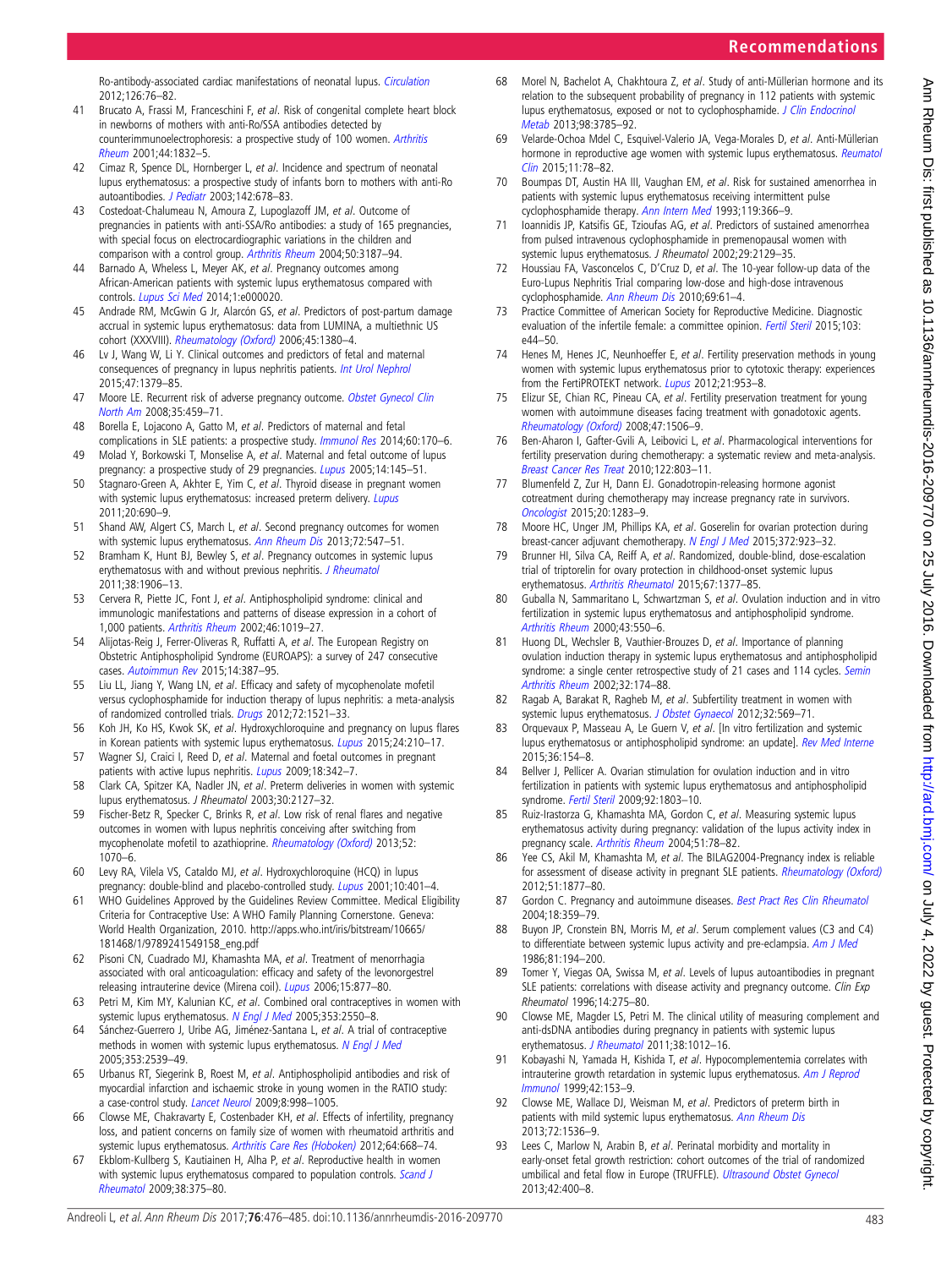# <span id="page-8-0"></span>**Recommendations**

- 94 Lees CC, Marlow N, van Wassenaer-Leemhuis A, et al. 2 year neurodevelopmental and intermediate perinatal outcomes in infants with very preterm fetal growth restriction (TRUFFLE): a randomised trial. [Lancet](http://dx.doi.org/10.1016/S0140-6736(14)62049-3) 2015;385:2162–72.
- 95 Alfirevic Z, Stampalija T, Gyte GM. Fetal and umbilical Doppler ultrasound in high-risk pregnancies. [Cochrane Database Syst Rev](http://dx.doi.org/10.1002/14651858.CD007529.pub3) 2013;11:CD007529.
- 96 Figueras F, Savchev S, Triunfo S, et al. An integrated model with classification criteria to predict small-for-gestational-age fetuses at risk of adverse perinatal outcome. [Ultrasound Obstet Gynecol](http://dx.doi.org/10.1002/uog.14714) 2015;45:279–85.
- 97 Sovio U, White IR, Dacey A, et al. Screening for fetal growth restriction with universal third trimester ultrasonography in nulliparous women in the Pregnancy Outcome Prediction (POP) study: a prospective cohort study. [Lancet](http://dx.doi.org/10.1016/S0140-6736(15)00131-2) 2015;386:2089–97.
- 98 Brito-Zerón P, Izmirly PM, Ramos-Casals M, et al. The clinical spectrum of autoimmune congenital heart block. [Nat Rev Rheumatol](http://dx.doi.org/10.1038/nrrheum.2015.29) 2015;11:301-12.
- 99 Saxena A, Izmirly PM, Mendez B, et al. Prevention and treatment in utero of autoimmune-associated congenital heart block. [Cardiol Rev](http://dx.doi.org/10.1097/CRD.0000000000000026) 2014;22:263-7.
- 100 Friedman DM, Kim MY, Copel JA, et al. Prospective evaluation of fetuses with autoimmune-associated congenital heart block followed in the PR Interval and Dexamethasone Evaluation (PRIDE) Study. [Am J Cardiol](http://dx.doi.org/10.1016/j.amjcard.2008.12.027) 2009;103:1102-6.
- 101 Izmirly PM, Saxena A, Kim MY, et al. Maternal and fetal factors associated with mortality and morbidity in a multi-racial/ethnic registry of anti-SSA/Ro-associated cardiac neonatal lupus. [Circulation](http://dx.doi.org/10.1161/CIRCULATIONAHA.111.033894) 2011;124:1927–35.
- 102 Eliasson H, Sonesson SE, Sharland G, et al. Isolated atrioventricular block in the fetus: a retrospective, multinational, multicenter study of 175 patients. [Circulation](http://dx.doi.org/10.1161/CIRCULATIONAHA.111.041970) 2011;124:1919–26.
- 103 Levesque K, Morel N, Maltret A, et al. Description of 214 cases of autoimmune congenital heart block: Results of the French neonatal lupus syndrome. [Autoimmun Rev](http://dx.doi.org/10.1016/j.autrev.2015.08.005) 2015;14:1154–60.
- 104 Izmirly PM, Saxena A, Sahl SK, et al. Assessment of fluorinated steroids to avert progression and mortality in anti-SSA/Ro-associated cardiac injury limited to the fetal conduction system. [Ann Rheum Dis](http://dx.doi.org/10.1136/annrheumdis-2015-208311) 2016;75:1161-5.
- 105 Tingström J, Hjelmstedt A, Welin Henriksson E, et al. Ro/SSA autoantibody-positive pregnancy: reactions to serial fetal Doppler echocardiographic surveillance. [Lupus](http://dx.doi.org/10.1177/0961203315593171) 2015;24:1540–5.
- 106 Derksen RH, Bruinse HW, de Groot PG, et al. Pregnancy in systemic lupus erythematosus: a prospective study. [Lupus](http://dx.doi.org/10.1177/096120339400300304) 1994;3:149-55.
- 107 Al Maimouni H, Gladman DD, Ibañez D, et al. Switching treatment between mycophenolate mofetil and azathioprine in lupus patients: indications and outcomes. [Arthritis Care Res \(Hoboken\)](http://dx.doi.org/10.1002/acr.22364) 2014;66:1905–9.
- 108 Hussein MM, Mooij JM, Roujouleh H. Cyclosporine in the treatment of lupus nephritis including two patients treated during pregnancy. Clin Nephrol 1993;40:160–3.
- 109 Webster P, Wardle A, Bramham K, et al. Tacrolimus is an effective treatment for lupus nephritis in pregnancy. [Lupus](http://dx.doi.org/10.1177/0961203314540353) 2014;23:1192-6.
- 110 Moroni G, Quaglini S, Banfi G, et al. Pregnancy in lupus nephritis. [Am J Kidney](http://dx.doi.org/10.1053/ajkd.2002.35678) [Dis](http://dx.doi.org/10.1053/ajkd.2002.35678) 2002;40:713–20.
- 111 Götestam Skorpen C, Hoeltzenbein M, Tincani A, et al. The EULAR points to consider for use of antirheumatic drugs before pregnancy, and during pregnancy and lactation. [Ann Rheum Dis](http://dx.doi.org/10.1136/annrheumdis-2015-208840) 2016;75:795–810.
- 112 Abou-Nassar K, Karsh J, Giulivi A, et al. Successful prevention of thrombotic thrombocytopenic purpura (TTP) relapse using monthly prophylactic plasma exchanges throughout pregnancy in a patient with systemic lupus erythematosus and a prior history of refractory TTP and recurrent fetal loss. [Transfus Apher Sci](http://dx.doi.org/10.1016/j.transci.2010.05.002) 2010;43:29–31.
- 113 Takeshita Y, Turumi Y, Touma S, et al. Successful delivery in a pregnant woman with lupus anticoagulant positive systemic lupus erythematosus treated with double filtration plasmapheresis. [Ther Apher](http://dx.doi.org/10.1046/j.1526-0968.2001.005001022.x) 2001;5:22–4.
- 114 Cavallasca JA, Laborde HA, Ruda-Vega H, et al. Maternal and fetal outcomes of 72 pregnancies in Argentine patients with systemic lupus erythematosus (SLE). [Clin Rheumatol](http://dx.doi.org/10.1007/s10067-007-0649-3) 2008;27:41–6.
- 115 Danve A, Perry L, Deodhar A. Use of belimumab throughout pregnancy to treat active systemic lupus erythematosus: a case report. [Semin Arthritis Rheum](http://dx.doi.org/10.1016/j.semarthrit.2014.05.006) 2014;44:195–7.
- 116 Østensen M, Förger F. How safe are anti-rheumatic drugs during pregnancy? [Curr](http://dx.doi.org/10.1016/j.coph.2013.03.004) [Opin Pharmacol](http://dx.doi.org/10.1016/j.coph.2013.03.004) 2013;13:470–5.
- 117 Flint J, Panchal S, Hurrell A, et al. BSR and BHPR guideline on prescribing drugs in pregnancy and breastfeeding-Part I: standard and biologic disease modifying anti-rheumatic drugs and corticosteroids. Rheumatology 2016 [epub ahead of print].
- 118 Flint J, Panchal S, Hurrell A, et al. BSR and BHPR guideline on prescribing drugs in pregnancy and breastfeeding-Part II: analgesics and other drugs used in rheumatology practice. Rheumatology 2016. [epub ahead of print].
- 119 Sciascia S, Hunt BJ, Talavera-Garcia E, et al. The impact of hydroxychloroquine treatment on pregnancy outcome in women with antiphospholipid antibodies. [Am J Obstet Gynecol](http://dx.doi.org/10.1016/j.ajog.2015.09.078) 2016;214:273.e1-8. [epub ahead of print].
- 120 Sciascia S, Branch DW, Levy RA, et al. The efficacy of hydroxychloroquine in altering pregnancy outcome in women with antiphospholipid antibodies. Evidence and clinical judgment. [Thromb Haemost](http://dx.doi.org/10.1160/TH15-06-0491) 2016;115:285-90.
- 121 Mekinian A, Lazzaroni MG, Kuzenko A, et al. The efficacy of hydroxychloroquine for obstetrical outcome in anti-phospholipid syndrome: data from a European multicenter retrospective study. [Autoimmun Rev](http://dx.doi.org/10.1016/j.autrev.2015.01.012) 2015;14:498–502.
- Tunks RD, Clowse ME, Miller SG, et al. Maternal autoantibody levels in congenital heart block and potential prophylaxis with antiinflammatory agents. [Am J Obstet](http://dx.doi.org/10.1016/j.ajog.2012.09.020) [Gynecol](http://dx.doi.org/10.1016/j.ajog.2012.09.020) 2013;208:64.e1-7.
- 123 Roberge S, Villa P, Nicolaides K, et al. Early administration of low-dose aspirin for the prevention of preterm and term preeclampsia: a systematic review and meta-analysis. [Fetal Diagn Ther](http://dx.doi.org/10.1159/000336662) 2012;31:141–6.
- 124 Wu CQ, Kustec VE, Brown RN, et al. The medical management of antiphospholipid syndrome in pregnancy: a meta-analysis. Obstet Gynecol 2014;123(Suppl 1):178s–9s.
- 125 Mak A, Cheung MW, Cheak AA, et al. Combination of heparin and aspirin is superior to aspirin alone in enhancing live births in patients with recurrent pregnancy loss and positive anti-phospholipid antibodies: a meta-analysis of randomized controlled trials and meta-regression. [Rheumatology \(Oxford\)](http://dx.doi.org/10.1093/rheumatology/kep373) 2010;49:281–8.
- 126 Ziakas PD, Pavlou M, Voulgarelis M. Heparin treatment in antiphospholipid syndrome with recurrent pregnancy loss: a systematic review and meta-analysis. [Obstet Gynecol](http://dx.doi.org/10.1097/AOG.0b013e3181deba40) 2010;115:1256–62.
- 127 de Jesús GR, Rodrigues G, de Jesús NR, et al. Pregnancy morbidity in antiphospholipid syndrome: what is the impact of treatment? [Curr Rheumatol Rep](http://dx.doi.org/10.1007/s11926-013-0403-6) 2014;16:403.
- 128 Ruffatti A, Gervasi MT, Favaro M, et al. Adjusted prophylactic doses of nadroparin plus low dose aspirin therapy in obstetric antiphospholipid syndrome. A prospective cohort management study. Clin Exp Rheumatol 2011;29:551-4.
- 129 Fouda UM, Sayed AM, Abdou AM, et al. Enoxaparin versus unfractionated heparin in the management of recurrent abortion secondary to antiphospholipid syndrome. [Int J Gynaecol Obstet](http://dx.doi.org/10.1016/j.ijgo.2010.09.010) 2011;112:211–15.
- 130 Ruffatti A, Salvan E, Del Ross T, et al. Treatment strategies and pregnancy outcomes in antiphospholipid syndrome patients with thrombosis and triple antiphospholipid positivity. A European multicentre retrospective study. [Thromb](http://dx.doi.org/10.1160/TH14-03-0191) [Haemost](http://dx.doi.org/10.1160/TH14-03-0191) 2014;112:727–35.
- 131 Bramham K, Thomas M, Nelson-Piercy C, et al. First-trimester low-dose prednisolone in refractory antiphospholipid antibody-related pregnancy loss. [Blood](http://dx.doi.org/10.1182/blood-2011-02-339234) 2011;117:6948–51.
- 132 Fischer-Betz R, Specker C, Brinks R, et al. Pregnancy outcome in patients with antiphospholipid syndrome after cerebral ischaemic events: an observational study. [Lupus](http://dx.doi.org/10.1177/0961203312451335) 2012;21:1183–9.
- 133 Le Thi Thuong D, Tieulié N, Costedoat N, et al. The HELLP syndrome in the antiphospholipid syndrome: retrospective study of 16 cases in 15 women. [Ann Rheum Dis](http://dx.doi.org/10.1136/ard.2003.019000) 2005;64:273–8.
- 134 Buyon JP, Petri MA, Kim MY, et al. The effect of combined estrogen and progesterone hormone replacement therapy on disease activity in systemic lupus erythematosus: a randomized trial. Ann Intern Med 2005;142 (Pt 1):953–62. [http://dx.doi.org/10.7326/0003-4819-142-12\\_Part\\_](http://dx.doi.org/10.7326/0003-4819-142-12_Part_1-200506210-00004) [1-200506210-00004](http://dx.doi.org/10.7326/0003-4819-142-12_Part_1-200506210-00004)
- 135 Sánchez-Guerrero J, Gonzalez-Perez M, Durand-Carbajal M, et al. Menopause hormonal therapy in women with systemic lupus erythematosus. [Arthritis Rheum](http://dx.doi.org/10.1002/art.22855) 2007;56:3070–9.
- 136 Cravioto MD, Durand-Carbajal M, Jiménez-Santana L, et al. Efficacy of estrogen plus progestin on menopausal symptoms in women with systemic lupus erythematosus: a randomized, double-blind, controlled trial. [Arthritis Care Res](http://dx.doi.org/10.1002/acr.20608) [\(Hoboken\)](http://dx.doi.org/10.1002/acr.20608) 2011;63:1654–63.
- 137 Hochman J, Urowitz MB, Ibañez D, et al. Hormone replacement therapy in women with systemic lupus erythematosus and risk of cardiovascular disease. [Lupus](http://dx.doi.org/10.1177/0961203308097475) 2009;18:313–17.
- 138 Fernandez M, Calvo-Alen J, Bertoli AM, et al. Systemic lupus erythematosus in a multiethnic US cohort (LUMINA L II): relationship between vascular events and the use of hormone replacement therapy in postmenopausal women. [J Clin Rheumatol](http://dx.doi.org/10.1097/RHU.0b013e318156bbf5) 2007;13:261–5.
- 139 Drake MT, Clarke BL, Lewiecki EM. The pathophysiology and treatment of osteoporosis. [Clin Ther](http://dx.doi.org/10.1016/j.clinthera.2015.06.006) 2015;37:1837-50.
- 140 Sarri G, Davies M, Lumsden MA. Diagnosis and management of menopause: summary of NICE guidance. **[BMJ](http://dx.doi.org/10.1136/bmj.h5746)** 2015;351:h5746.
- 141 National Collaborating Centre for Ws, Children's H. National Institute for Health and Clinical Excellence: Guidance. Menopause: Full Guideline. London: National Institute for Health and Care Excellence (UK) Copyright (c) 2015 National Collaborating Centre for Women's and Children's Health, 2015. [https://www.nice.](https://www.nice.org.uk/guidance/ng23/evidence/appendices-ag-559549262) [org.uk/guidance/ng23/evidence/appendices-ag-559549262](https://www.nice.org.uk/guidance/ng23/evidence/appendices-ag-559549262)
- 142 Bernatsky S, Ramsey-Goldman R, Foulkes WD, et al. Breast, ovarian, and endometrial malignancies in systemic lupus erythematosus: a meta-analysis. [Br J](http://dx.doi.org/10.1038/bjc.2011.115) [Cancer](http://dx.doi.org/10.1038/bjc.2011.115) 2011;104:1478–81.
- 143 Bernatsky S, Ramsey-Goldman R, Labrecque J, et al. Cancer risk in systemic lupus: an updated international multi-centre cohort study. [J Autoimmun](http://dx.doi.org/10.1016/j.jaut.2012.12.009) 2013;42:130–5.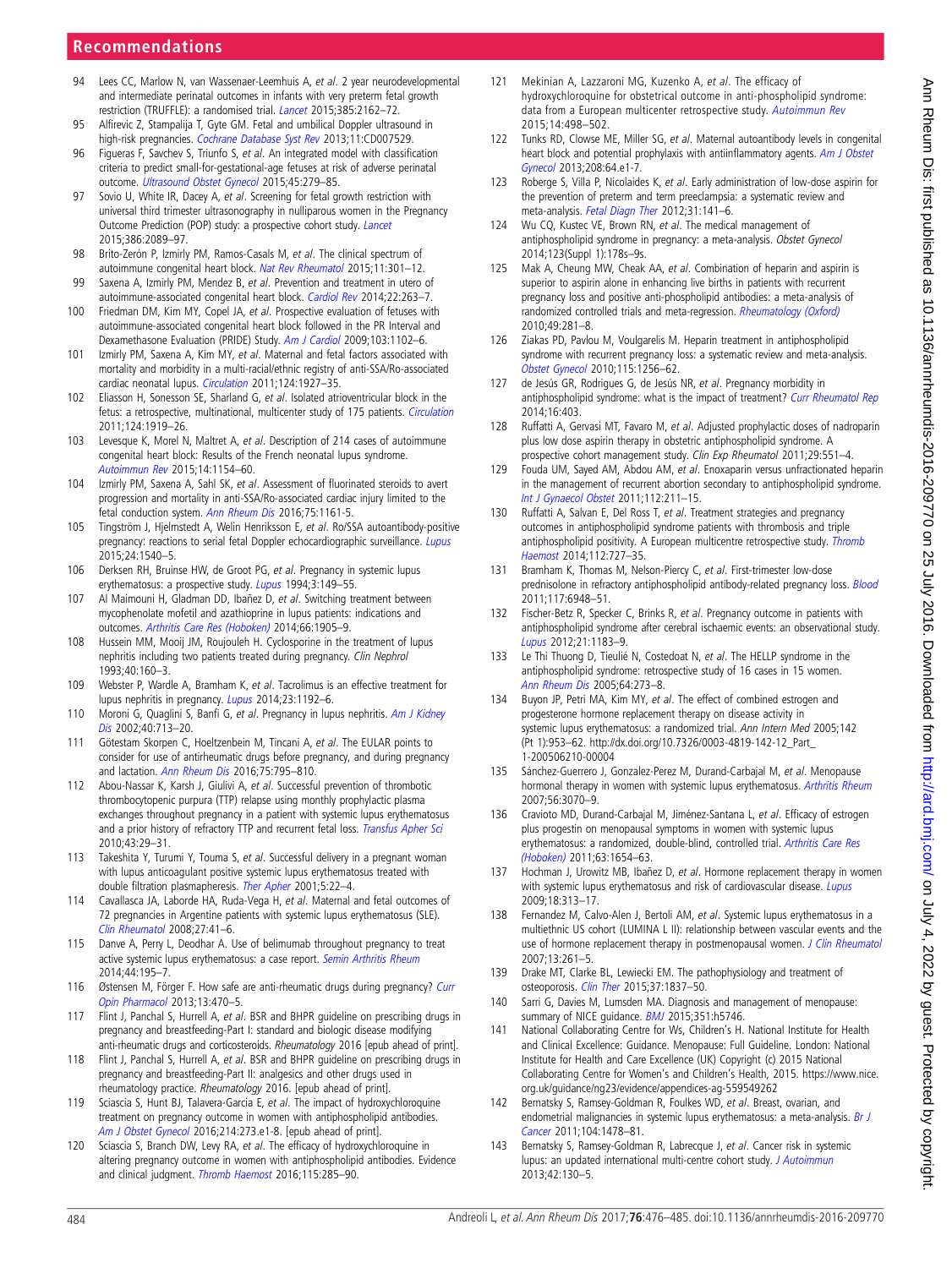**Recommendations**

- <span id="page-9-0"></span>144 Liu H, Ding Q, Yang K, et al. Meta-analysis of systemic lupus erythematosus and the risk of cervical neoplasia. [Rheumatology \(Oxford\)](http://dx.doi.org/10.1093/rheumatology/keq304) 2011;50:343-8.
- 145 Santana IU, Gomes Ado N, Lyrio LD, et al. Systemic lupus erythematosus, human papillomavirus infection, cervical pre-malignant and malignant lesions: a systematic review. [Clin Rheumatol](http://dx.doi.org/10.1007/s10067-010-1606-0) 2011;30:665–72.
- 146 Zard E, Arnaud L, Mathian A, et al. Increased risk of high grade cervical squamous intraepithelial lesions in systemic lupus erythematosus: a meta-analysis of the literature. [Autoimmun Rev](http://dx.doi.org/10.1016/j.autrev.2014.03.001) 2014;13:730-5.
- 147 Dreyer L, Faurschou M, Mogensen M, et al. High incidence of potentially virus-induced malignancies in systemic lupus erythematosus: a long-term followup study in a Danish cohort. [Arthritis Rheum](http://dx.doi.org/10.1002/art.30483) 2011;63:3032–7.
- 148 Bateman H, Yazici Y, Leff L, et al. Increased cervical dysplasia in intravenous cyclophosphamide-treated patients with SLE: a preliminary study. [Lupus](http://dx.doi.org/10.1177/096120330000900711) 2000;9:542–4.
- 149 Bernatsky S, Ramsey-Goldman R, Gordon C, et al. Factors associated with abnormal Pap results in systemic lupus erythematosus. [Rheumatology \(Oxford\)](http://dx.doi.org/10.1093/rheumatology/keh331) 2004;43:1386–9.
- 150 Ognenovski VM, Marder W, Somers EC, et al. Increased incidence of cervical intraepithelial neoplasia in women with systemic lupus erythematosus treated with intravenous cyclophosphamide. J Rheumatol 2004;31:1763–7.
- 151 Klumb EM, Araujo ML Jr, Jesus GR, et al. Is higher prevalence of cervical intraepithelial neoplasia in women with lupus due to immunosuppression? [J Clin Rheumatol](http://dx.doi.org/10.1097/RHU.0b013e3181df5261) 2010;16:153–7.
- 152 Bernatsky SR, Cooper GS, Mill C, et al. Cancer screening in patients with systemic lupus erythematosus. J Rheumatol 2006;33:45–9.
- 153 Yazdany J, Tonner C, Trupin L, et al. Provision of preventive health care in systemic lupus erythematosus: data from a large observational cohort study. [Arthritis Res](http://dx.doi.org/10.1186/ar3011) [Ther](http://dx.doi.org/10.1186/ar3011) 2010;12:R84.
- 154 Slade BA, Leidel L, Vellozzi C, et al. Postlicensure safety surveillance for quadrivalent human papillomavirus recombinant vaccine. [JAMA](http://dx.doi.org/10.1001/jama.2009.1201) 2009;302:750-7.
- 155 Soybilgic A, Onel KB, Utset T, et al. Safety and immunogenicity of the quadrivalent HPV vaccine in female Systemic Lupus Erythematosus patients aged 12 to 26 years. [Pediatr Rheumatol Online J](http://dx.doi.org/10.1186/1546-0096-11-29) 2013;11:29.
- 156 Mok CC, Ho LY, Fong LS, et al. Immunogenicity and safety of a quadrivalent human papillomavirus vaccine in patients with systemic lupus erythematosus: a case-control study. [Ann Rheum Dis](http://dx.doi.org/10.1136/annrheumdis-2012-201393) 2013;72:659–64.
- 157 Soldevilla HF, Briones SF, Navarra SV. Systemic lupus erythematosus following HPV immunization or infection? [Lupus](http://dx.doi.org/10.1177/0961203311429556) 2012;21:158-61.
- 158 Gatto M, Agmon-Levin N, Soriano A, et al. Human papillomavirus vaccine and systemic lupus erythematosus. [Clin Rheumatol](http://dx.doi.org/10.1007/s10067-013-2266-7) 2013;32:1301-7.
- 159 Baker B, Eça Guimarães L, Tomljenovic L, et al. The safety of human papilloma virus-blockers and the risk of triggering autoimmune diseases. [Expert Opin Drug](http://dx.doi.org/10.1517/14740338.2015.1073710) [Saf](http://dx.doi.org/10.1517/14740338.2015.1073710) 2015;14:1387–94.
- 160 van Assen S, Agmon-Levin N, Elkayam O, et al. EULAR recommendations for vaccination in adult patients with autoimmune inflammatory rheumatic diseases. [Ann Rheum Dis](http://dx.doi.org/10.1136/ard.2010.137216) 2011;70:414–22.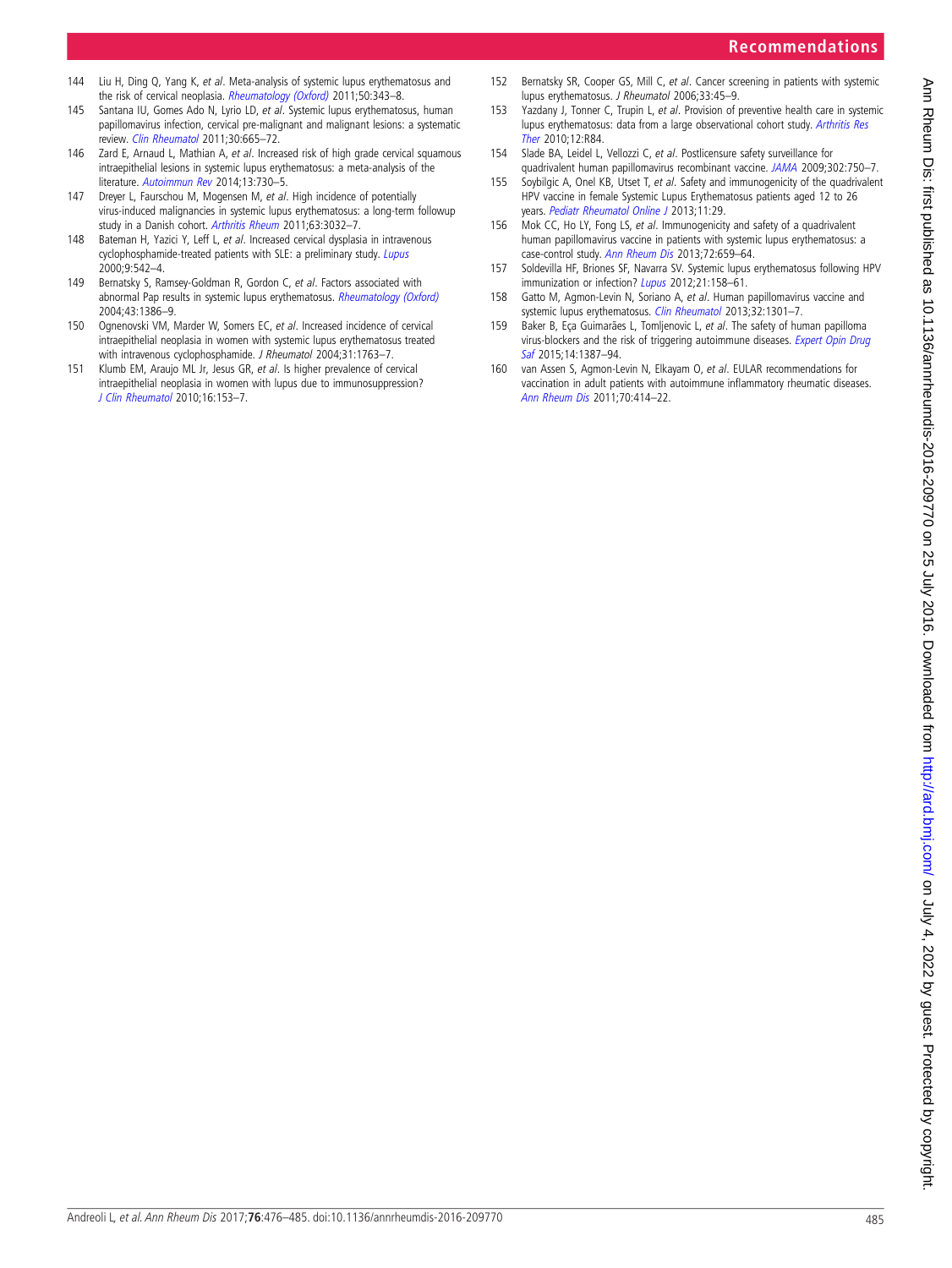

# **Women's health in lupus and APS**

This is the lay version of the EULAR recommendations for the management of women's health and family planning in women with lupus and/or antiphospholipid syndrome. The original publication details the recommendations on use of medications, clinical focus points and treatment options. It can be downloaded from the EULAR website: www.eular.org.

Andreoli L, et al. EULAR recommendations for women's health and the management of family planning, assisted reproduction, pregnancy and menopause in patients with systemic lupus erythematosus and/or antiphospholipid syndrome. Ann Rheum Dis 2017;76:476–485. doi:10.1136/annrheumdis-2016-209770

# **Introduction**

Recommendations give advice to doctors and patients about the best way to treat and manage diseases. EULAR has written recommendations on family planning, pregnancy and menopause for women who have systemic lupus erythematosus (also called lupus or SLE) and/or antiphospholipid syndrome (often shortened to APS).

The recommendations were written by a multidisciplinary team of medical specialties, other healthcare providers and patient representatives. They looked at the scientific evidence on the management of people with lupus and/or APS. They also discussed their expert opinion to achieve a level of agreement.

# **What do we already know?**

Lupus is an autoimmune disease that can affect the joints, skin and internal organs. Lupus is often linked to APS, which is characterised by increased levels of antiphospholipid antibodies in the blood. People with antiphospholipid antibodies have a higher than normal risk of getting blood clots and pregnancy losses.

Women with lupus or APS are often diagnosed during their childbearing years. The disease can have an effect on a woman's ability to get pregnant and her chances of miscarriage. Lupus and some of the medications used for treatment increase the risk of complications during pregnancy, both for the mother and the baby.

# **What do the recommendations say?**

Overall, there are 12 main statements or recommendations. These recommendations recognise an important need for doctors to move away from undue caution against pregnancy for women with lupus, and instead to embrace pregnancy and help their patients to have children if they want them, provided that the individual risks for each patient are discussed. The recommendations aim to help you to manage your fertility, family planning and menopause. Each recommendation is based on available scientific evidence or expert opinion. The more stars a recommendation has the stronger the evidence is.

One star (\*) means it is a weak recommendation with limited scientific evidence.

Two stars (\*\*) means it is a weak recommendation with some scientific evidence.

Three stars (\*\*\*) means it is a strong recommendation with some scientific evidence.

Four stars (\*\*\*\*) means it is a strong recommendation with a lot of scientific evidence.

- **Women should receive counselling and advice before they decide to have a baby.\*\*\*\***
	- Very severe or flaring lupus, or having APS can have very serious consequences for a pregnant woman and her baby. This should be discussed before a woman decides to have a baby. Each woman's risks, such as her type of lupus and her individual treatment regime, should be assessed to help develop the best strategy for a safe pregnancy.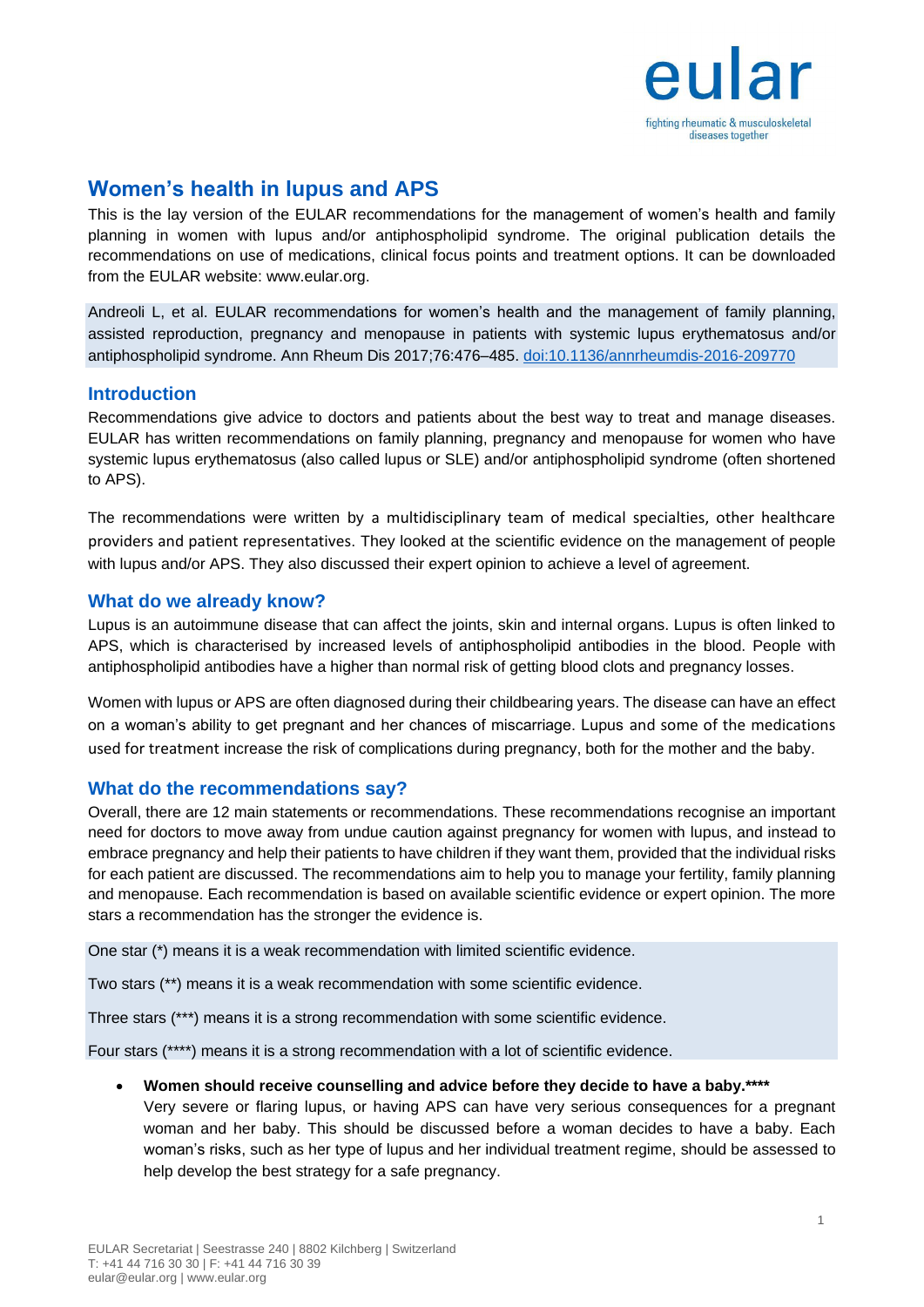

### **Women with lupus should be counselled about the use of effective contraception.\*\*\*\***

Your doctor should talk to you about your contraceptive options, including the pill, a coil, or an implant. Using contraceptives is especially important to prevent unwanted pregnancies when your disease is very active or when you are taking drugs that could be dangerous for a foetus. A combined pill may not be suitable if you have APS, or if your doctor thinks you are at high risk of developing blood clots. In such cases, the progesterone-only pill and a coil may be suitable options.

# **Women should receive counselling about fertility.\*\*\***

If you wish to have a baby, either now or in the future, you should discuss general and disease-related risk factors with your doctor. Your lupus (especially lupus nephritis), your age, the drugs you take for your lupus, certain lifestyle exposures (such as tobacco use or alcohol consumption) may affect your ability to get pregnant. There may be lifestyle changes you can make to improve your fertility, such as limiting how much alcohol you drink, or stopping smoking.

# **There are methods available to preserve fertility.\*\***

Drugs called alkylating agents (for example, cyclophosphamide) can affect your fertility. If your doctor prescribes you an alkylating agent, he/she should also consider fertility preservation methods or drugs if you are still getting your period and might want to have a baby in the future.

# **IVF and treatments to induce ovulation can be used in women with Lupus.\***

As long as your lupus is stable or inactive, you can have *in vitro* fertilization (IVF) or treatments to help make you ovulate. If you have APS you might need to take medicines to prevent you getting blood clots, such as anticoagulation medications or low-dose aspirin.

# **Women with lupus should be closely monitored during pregnancy.\*\*\*\***

While you are pregnant, your doctor should assess your disease activity. This might include testing your kidney function or blood tests to check your antibody levels.

### **The babies of women with lupus or APS should be closely monitored during pregnancy.\***

You may need to have more ultrasound scans than normal during your pregnancy to monitor the baby's development. This is especially important during your third trimester, to make sure that your baby is the right size, and that your placenta is working properly.

# **Women with lupus can take some anti-lupus drugs during pregnancy.\*\*\***

Drugs such as hydroxychloroquine, oral glucocorticoids, azathioprine, ciclosporin A and tacrolimus can be used to prevent or manage flares of your lupus while you are pregnant. Other strategies such as glucocorticoid intravenous pulse therapy, intravenous immunoglobulin and plasmapheresis can be used to manage moderate-to-severe flares. Mycophenolic acid, cyclophosphamide, leflunomide and methotrexate should be avoided because of their potential to cause malformations.

### **Other drugs may be needed to limit risks during pregnancy.\*\*\*\***

Women with lupus who are at risk of pre-eclampsia (especially those with disease that affects their kidneys, or who have tested positive for antiphospholipid antibodies) should receive low-dose aspirin. If you have APS you may need combination treatment with low-dose aspirin and heparin. Consider taking folic acid supplements when you plan to become pregnant or when you find out that you are pregnant. Check your vitamin D levels during the first trimester and discuss adequate vitamin D and calcium supplementation with your doctor.

# **Women with lupus may need hormone replacement therapy when they reach the menopause.\*\*\*\***

severe symptoms that negatively impact on your quality of life. If you have antiphospholipid antibodies Hormone replacement therapy (HRT) may be helpful when you reach the menopause and if you have